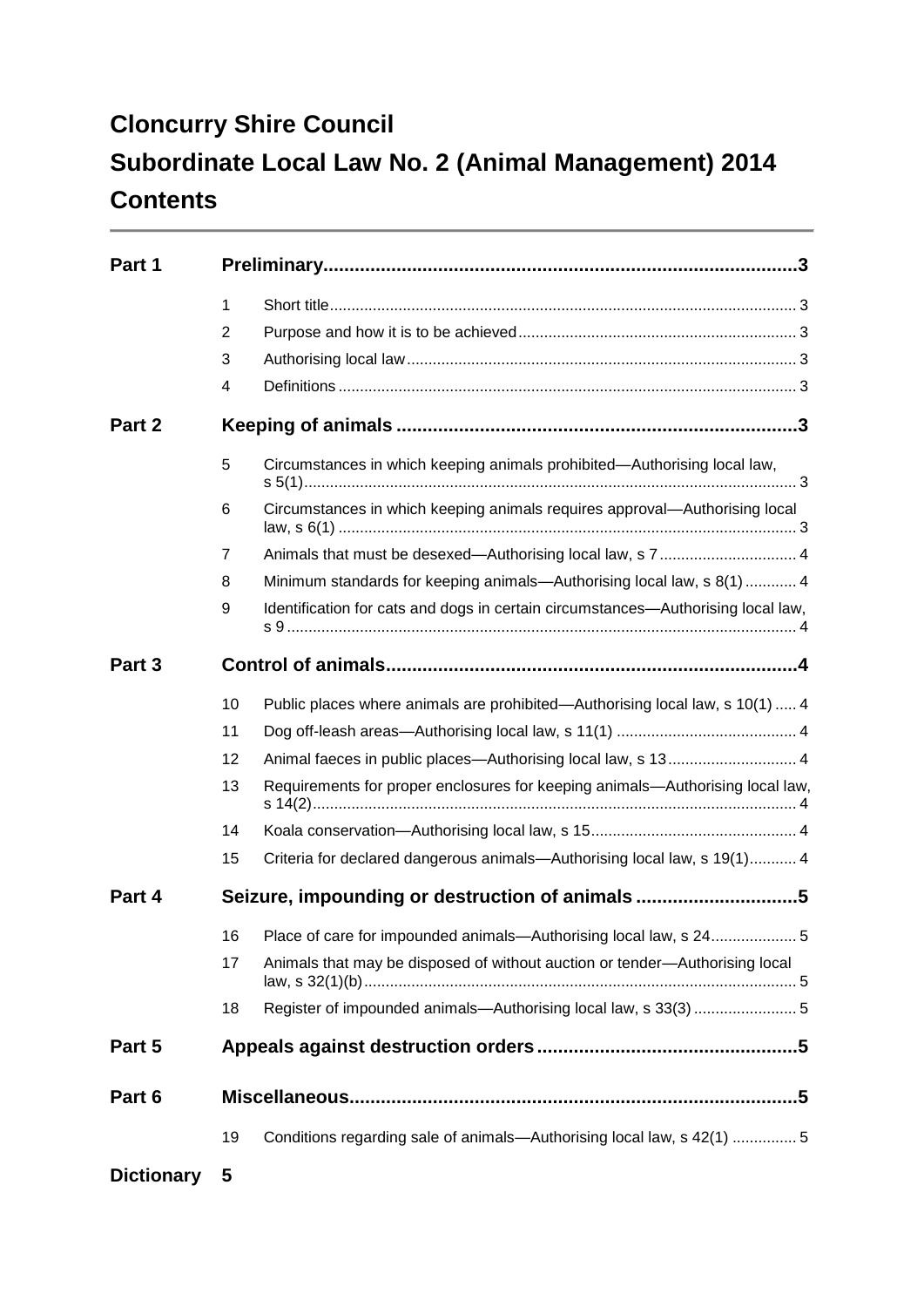|                            | 20 | Animals excluded from application of the local law—Authorising local law,                                                                                           |
|----------------------------|----|---------------------------------------------------------------------------------------------------------------------------------------------------------------------|
|                            | 21 | Species that are declared dangerous animals-Authorising local law, schedule6                                                                                        |
|                            | 22 | Prescribed period for reclaiming animals—Authorising local law, schedule  6                                                                                         |
|                            |    |                                                                                                                                                                     |
|                            |    |                                                                                                                                                                     |
|                            |    | Any approval to keep animals sought in respect to this Schedule is in addition to, and<br>does not derogate from, laws regulating the use or development of land 10 |
|                            |    |                                                                                                                                                                     |
|                            |    | Schedule 4 Minimum standards for keeping animals generally12                                                                                                        |
|                            |    | Schedule 5 Minimum standards for keeping particular animals 13                                                                                                      |
|                            |    |                                                                                                                                                                     |
|                            |    |                                                                                                                                                                     |
|                            |    | Schedule 8 Requirements for proper enclosures for animals 17                                                                                                        |
|                            |    | Schedule 9 Requirements for keeping a dog in a koala area21                                                                                                         |
| Section 14(1)              |    | 21                                                                                                                                                                  |
| <b>Intentionally blank</b> |    | 21                                                                                                                                                                  |
|                            |    |                                                                                                                                                                     |
|                            |    | Intentionally blankSchedule 11 Criteria for declared dangerous animals22                                                                                            |
|                            |    |                                                                                                                                                                     |
|                            |    |                                                                                                                                                                     |
|                            |    |                                                                                                                                                                     |
| <b>David Neeves 28</b>     |    |                                                                                                                                                                     |
|                            |    |                                                                                                                                                                     |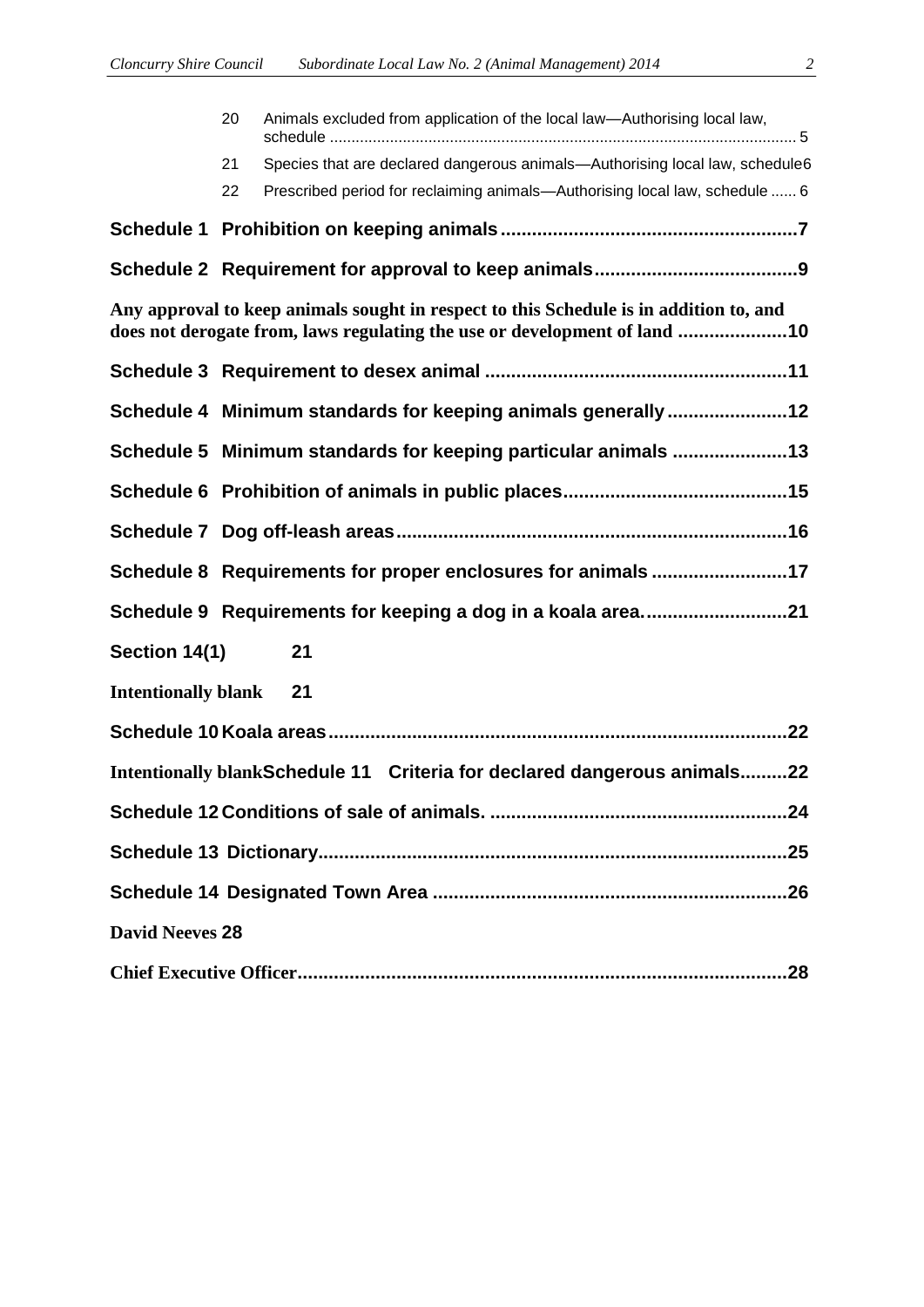### <span id="page-2-0"></span>**Part 1 Preliminary**

#### <span id="page-2-1"></span>**1 Short title**

This subordinate local law may be cited as *Subordinate Local Law No. 2 (Animal Management) 2014.*

#### <span id="page-2-2"></span>**2 Purpose and how it is to be achieved**

- (1) The purpose of this subordinate local law is to supplement *Local Law No. 2 (Animal Management) 2014,* which provides for regulation of the keeping and control of animals within the local government's area.
- (2) The purpose is to be achieved by providing for—
	- (a) the circumstances in which the keeping of animals is prohibited or requires approval; and
	- (b) requirements for keeping animals, including minimum standards, mandatory desexing, proper enclosures, koala conservation and identification; and
	- (c) the control of animals in public places; and
	- (d) matters regarding the impounding of animals and the sale or disposal of impounded animals; and
	- (e) the conditions to be complied with by persons who offer animals, or a particular species of animals, for sale; and
	- (f) the declaration of a species of animal as a declared dangerous animal and the criteria for declaration of a specific animal as a declared dangerous animal.

#### <span id="page-2-3"></span>**3 Authorising local law**

The making of the provisions in this subordinate local law is authorised by *Local Law No. 2 (Animal Management) 2014*(the *authorising local law*)*.*

#### <span id="page-2-4"></span>**4 Definitions**

- (1) Particular words used in this subordinate local law have the same meaning as provided for in the authorising local law.
- (2) The dictionary in schedule 13 defines particular words used in this subordinate local law.

### <span id="page-2-5"></span>**Part 2 Keeping of animals**

#### <span id="page-2-6"></span>**5 Circumstances in which keeping animals prohibited—Authorising local law, s 5(1)**

For section 5(1) of the authorising local law, keeping an animal or animals mentioned in column 1 of schedule 1 is prohibited in the circumstances described in column 2 of schedule 1.

#### <span id="page-2-7"></span>**6 Circumstances in which keeping animals requires approval—Authorising local law, s 6(1)**

For section 6(1) of the authorising local law, keeping an animal or animals of the species or breed mentioned in column 1 of schedule 2 requires approval in the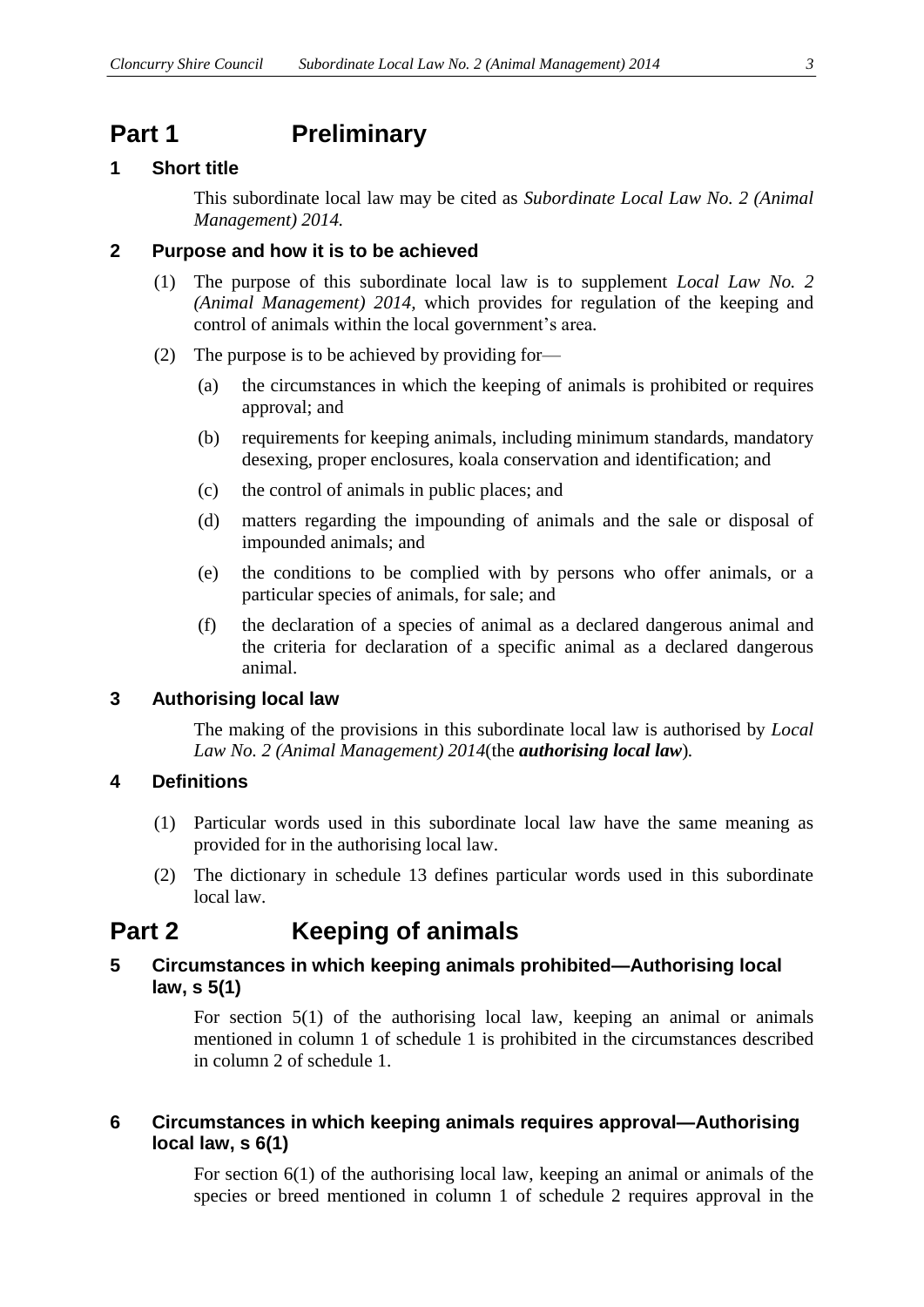circumstances described in column 2 of schedule 2.

#### <span id="page-3-0"></span>**7 Animals that must be desexed—Authorising local law, s 7**

For section 7 of the authorising local law, an animal of the species or breed mentioned in column 1 of schedule 3 must be desexed once it reaches the age specified in column 2 of schedule 3 except in the circumstances described in column 3 of schedule 3.

#### <span id="page-3-1"></span>**8 Minimum standards for keeping animals—Authorising local law, s 8(1)**

- (1) For section 8(1) of the authorising local law, the minimum standards for the keeping of animals are set out in schedule 4.
- (2) For section 8(1) of the authorising local law, column 2 of schedule 5 sets out the minimum standards for keeping an animal of the species or breed mentioned in column 1 of schedule 5.

#### <span id="page-3-2"></span>**9 Identification for cats and dogs in certain circumstances—Authorising local law, s 9**

For section 9 of the authorising local law, the identification required for a cat or dog that is at a place other than the address stated in the registration notice for the cat or dog is the registration device mentioned in section 12(3) of the *Animal Management (Cats and Dogs) Act 2008*.

### <span id="page-3-3"></span>**Part 3 Control of animals**

#### <span id="page-3-4"></span>**10 Public places where animals are prohibited—Authorising local law, s 10(1)**

For section  $10(1)$  of the authorising local law, the species or breeds of animals mentioned in column 2 of schedule 6 are prohibited in the public places described in column 1 of schedule 6.

#### <span id="page-3-5"></span>**11 Dog off-leash areas—Authorising local law, s 11(1)**

For section 11(1) of the authorising local law, the areas described in schedule 7 are designated as dog off-leash areas.

#### <span id="page-3-6"></span>**12 Animal faeces in public places—Authorising local law, s 13**

For section 13 of the authorising local law, no other animals are prescribed as animals whose faeces must be removed from a public place and disposed of in a sanitary way.

#### <span id="page-3-7"></span>**13 Requirements for proper enclosures for keeping animals—Authorising local law, s 14(2)**

For section 14(2) of the authorising local law, column 2 of schedule 8 sets out the requirements for proper enclosures for an animal of the species or breed mentioned in column 1 of schedule 8.

#### <span id="page-3-8"></span>**14 Koala conservation—Authorising local law, s 15**

- (1) For section 15(1) of the authorising local law, schedule 9 sets out the requirements for keeping a dog on land that is within a koala area.
- (2) For section 15(4) of the authorising local law, each area described in schedule 10 is designated as a koala area.

#### <span id="page-3-9"></span>**15 Criteria for declared dangerous animals—Authorising local law, s 19(1)**

For section 19(1) of the authorising local law, the criteria for declaring an animal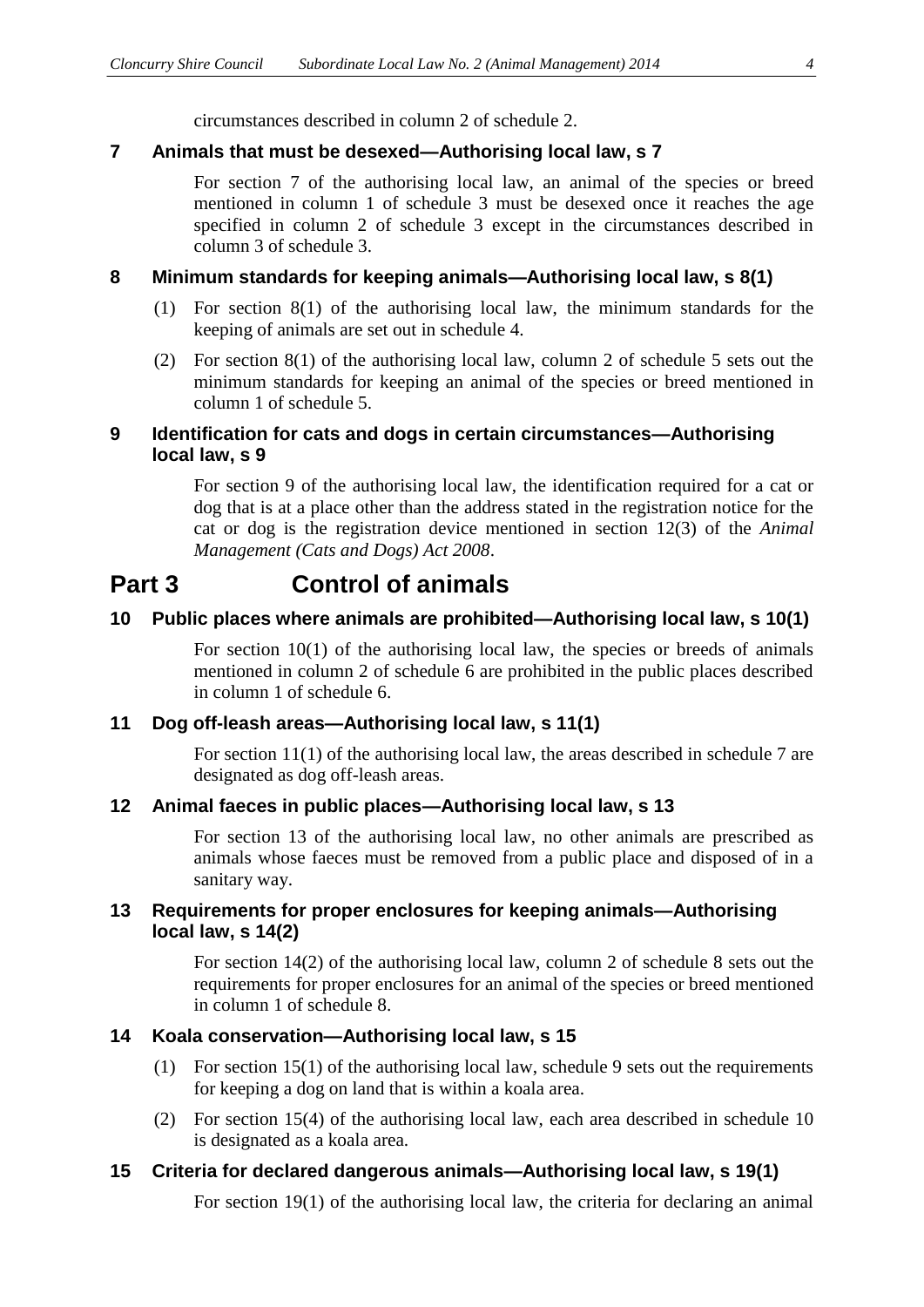as a declared dangerous animal are set out in schedule 11.

## <span id="page-4-0"></span>**Part 4 Seizure, impounding or destruction of animals**

#### <span id="page-4-1"></span>**16 Place of care for impounded animals—Authorising local law, s 24**

For section 24 of the authorising local law, the place of care for animals impounded by the local government will be operated by the local government.

#### <span id="page-4-2"></span>**17 Animals that may be disposed of without auction or tender—Authorising local law, s 32(1)(b)**

For section 32(1)(b) of the authorising local law, the species, breeds or classes of animal that may be sold by private agreement, destroyed or disposed of in some other way are the following—

- (a) Dogs,
- (b) Cats,
- (c) Birds,
- (d) Emus, ostriches,
- (e) Small Domestic Animals.

#### <span id="page-4-3"></span>**18 Register of impounded animals—Authorising local law, s 33(3)**

For section 33(3) of the authorising local law, the register of impounded animals will be kept at the local government's public office.

### <span id="page-4-4"></span>**Part 5 Appeals against destruction orders**

*This part in the authorising local law does not contain any matters to be provided for by subordinate local law.*

### <span id="page-4-5"></span>**Part 6 Miscellaneous**

#### <span id="page-4-6"></span>**19 Conditions regarding sale of animals—Authorising local law, s 42(1)**

For the purposes of section 42(1) of the authorising local law, persons who offer for sale an animal of a species or breed mentioned in column 1 of schedule 12 must comply with the conditions set out in column 2 of schedule 12.

### <span id="page-4-7"></span>**Dictionary**

#### <span id="page-4-8"></span>**20 Animals excluded from application of the local law—Authorising local law, schedule**

For the purposes of the definition of "*animal*" in the schedule to the authorising local law, the following species of animal are excluded from the application of the authorising local law—

- (a) Fish,
- (b) Insects,
- (c) Amphibians,
- (d) Reptiles.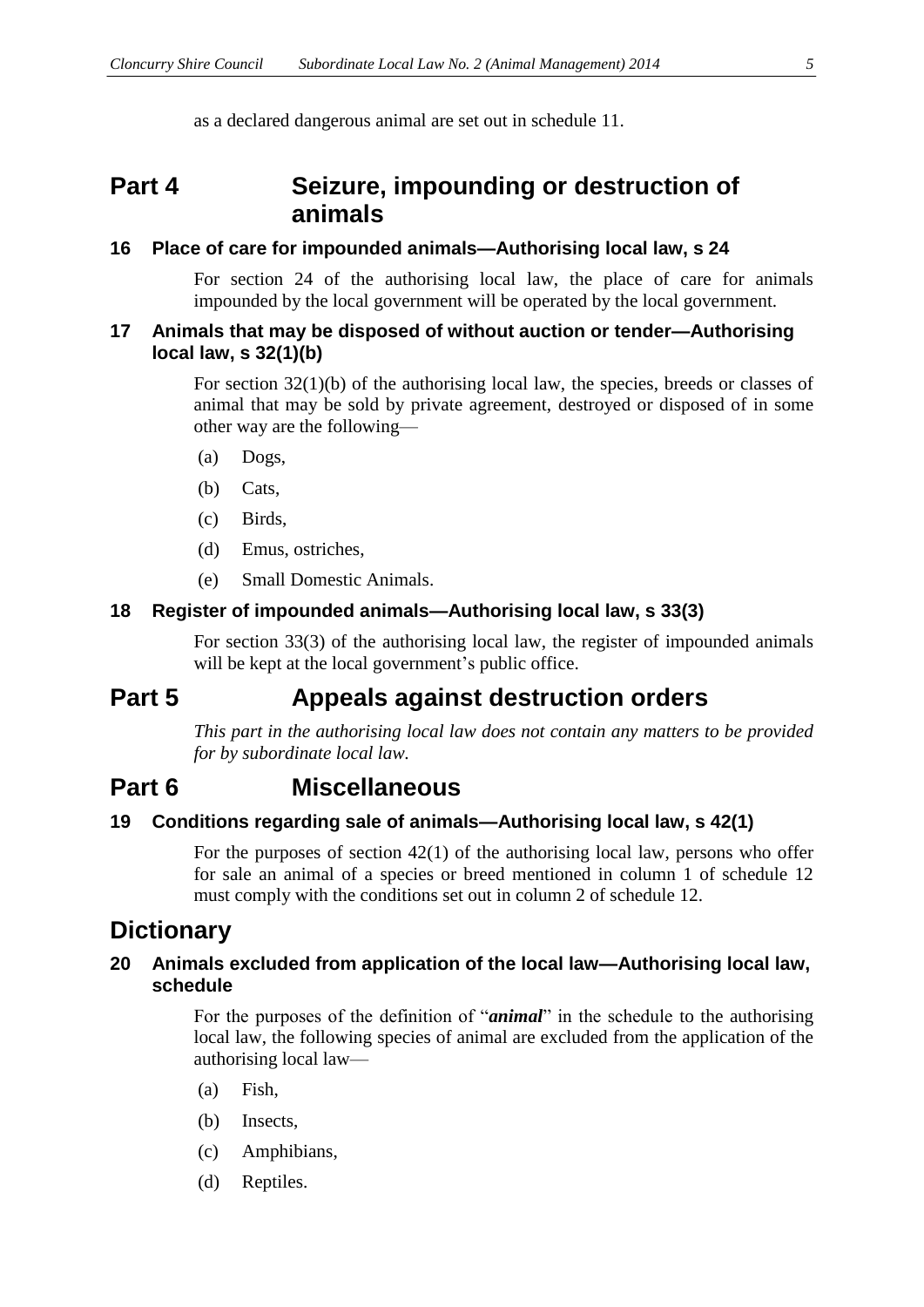#### <span id="page-5-0"></span>**21 Species that are declared dangerous animals—Authorising local law, schedule**

For the purposes of the definition of "*declared dangerous animal*" in the schedule to the authorising local law, no species is declared as a declared dangerous animal.

#### <span id="page-5-1"></span>**22 Prescribed period for reclaiming animals—Authorising local law, schedule**

For the purposes of the definition of "*prescribed period*" in the schedule to the authorising local law, the period within which an animal may be reclaimed is—

- (a) if the animal is registered with the local government—5 days; or
- (b) if the animal is not registered with the local government—3 days;

 and commencing on the day a notice of impounding is given to a person or, if no notice is given to a person, on the day of the seizure.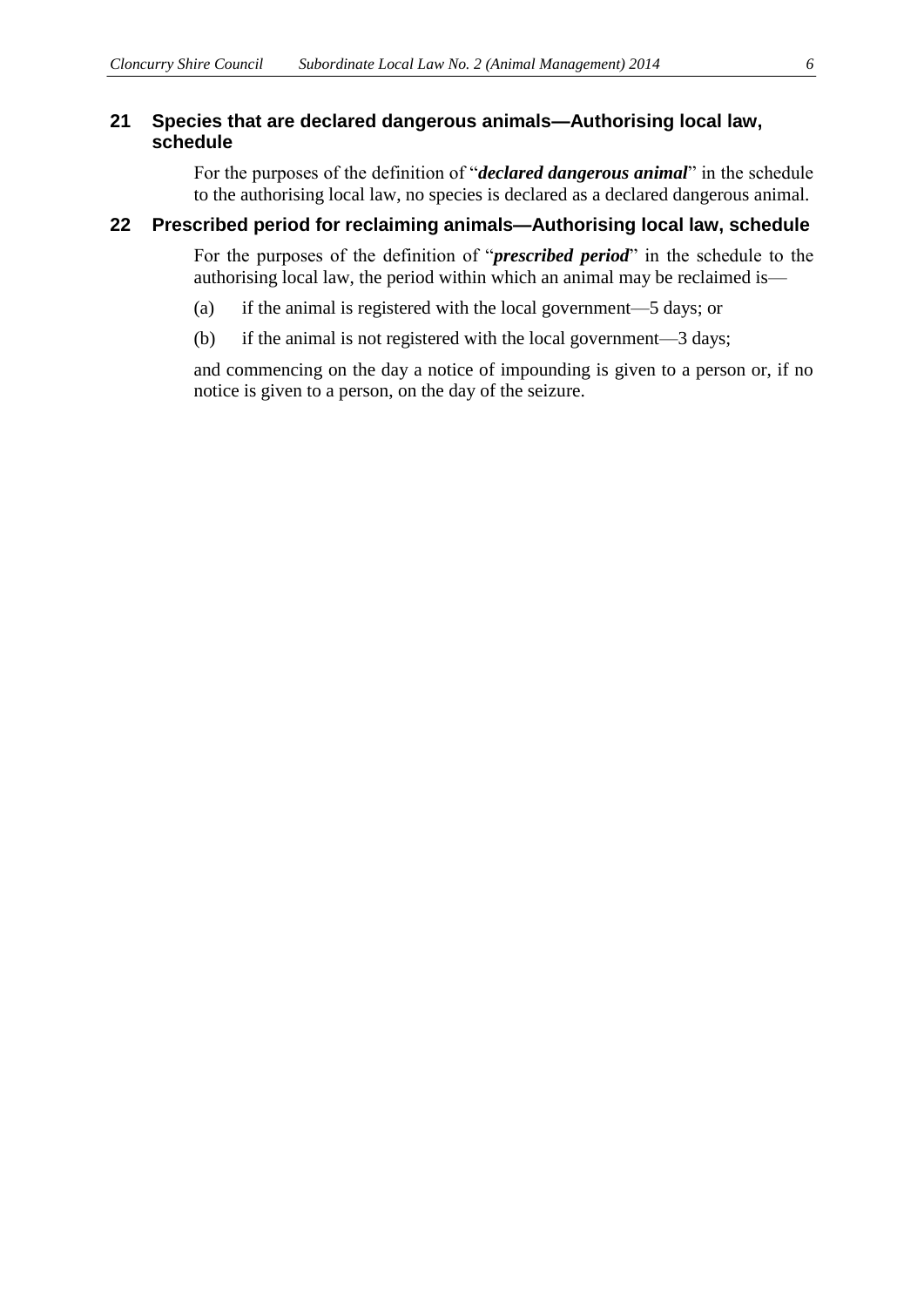# <span id="page-6-0"></span>**Schedule 1 Prohibition on keeping animals**

Section 5

|                | <b>Column 1</b>                                                                                                                 | <b>Column 2</b>                                                                                                                                                                                                                                                        |
|----------------|---------------------------------------------------------------------------------------------------------------------------------|------------------------------------------------------------------------------------------------------------------------------------------------------------------------------------------------------------------------------------------------------------------------|
|                | <b>Animal</b>                                                                                                                   | Circumstances in which keeping of animal or animals is<br>prohibited                                                                                                                                                                                                   |
| 1              | Dog                                                                                                                             | More than 2 dogs over the age of 12 weeks on an allotment<br>$\bullet$<br>with an area less than or equal to $350m^2$ or in a Multiple<br>Dwelling (Units, duplex, townhouse, etc) in a designated<br>town area                                                        |
|                |                                                                                                                                 | More than 2 dogs over the age of 12 weeks on an allotment<br>with an area less than $1014m^2$                                                                                                                                                                          |
|                |                                                                                                                                 | Any of the following breeds and cross breeds of any of the<br>following breeds anywhere in the local government area:<br>American pit bull terrier or pit bull terrier; dogo Argentino;<br>fila Brasileiro; Japanese tosa; Perro de Presa Canario or<br>Presa Canario. |
| $\overline{2}$ | Guard/Security Dog                                                                                                              | More than 2 guard dogs over the age of 12 weeks at any<br>one place in a designated town area                                                                                                                                                                          |
| 3              | Cats                                                                                                                            | More than 2 cats over the age of 12 weeks on an allotment<br>٠<br>with an area less than or equal to $350m^2$ or in a Multiple<br>Dwelling (Units, duplex, townhouse, etc) in a designated<br>town area                                                                |
| 4              | Livestock (Horse,<br>cattle, mule,<br>donkey, buffalo,<br>camel, deer, llama,<br>and alpaca<br>excluding stallions<br>and bulls | Any of these in a designated town area on an allotment<br>with an area less than 4000 $m2$                                                                                                                                                                             |
| 5              | <b>Stallions &amp; Bulls</b>                                                                                                    | Stallions and Bulls in a designated town area<br>٠                                                                                                                                                                                                                     |
| 6              | Sheep & Goats                                                                                                                   | A sheep or goat on an allotment with an area less than<br>$4000m2$ in a designated town area                                                                                                                                                                           |
| $\tau$         | Pigs                                                                                                                            | A pig in a designated town area<br>$\bullet$                                                                                                                                                                                                                           |
| 8              | <b>Bees</b>                                                                                                                     | A hive on an allotment with an area less than 400 $m2$ in a<br>designated town area (see Code of Practice for Urban Bee<br>Keeping in Queensland 1998).                                                                                                                |
| 9              | Caged cockatoo,<br>galah, corella,<br>cockatiel and the<br>like                                                                 | More than 2 birds on an allotment with an area with an<br>$\bullet$<br>area less than $2500m^2$ or in a Multiple Dwelling (Units,<br>duplex, townhouse, etc) in a designated town area                                                                                 |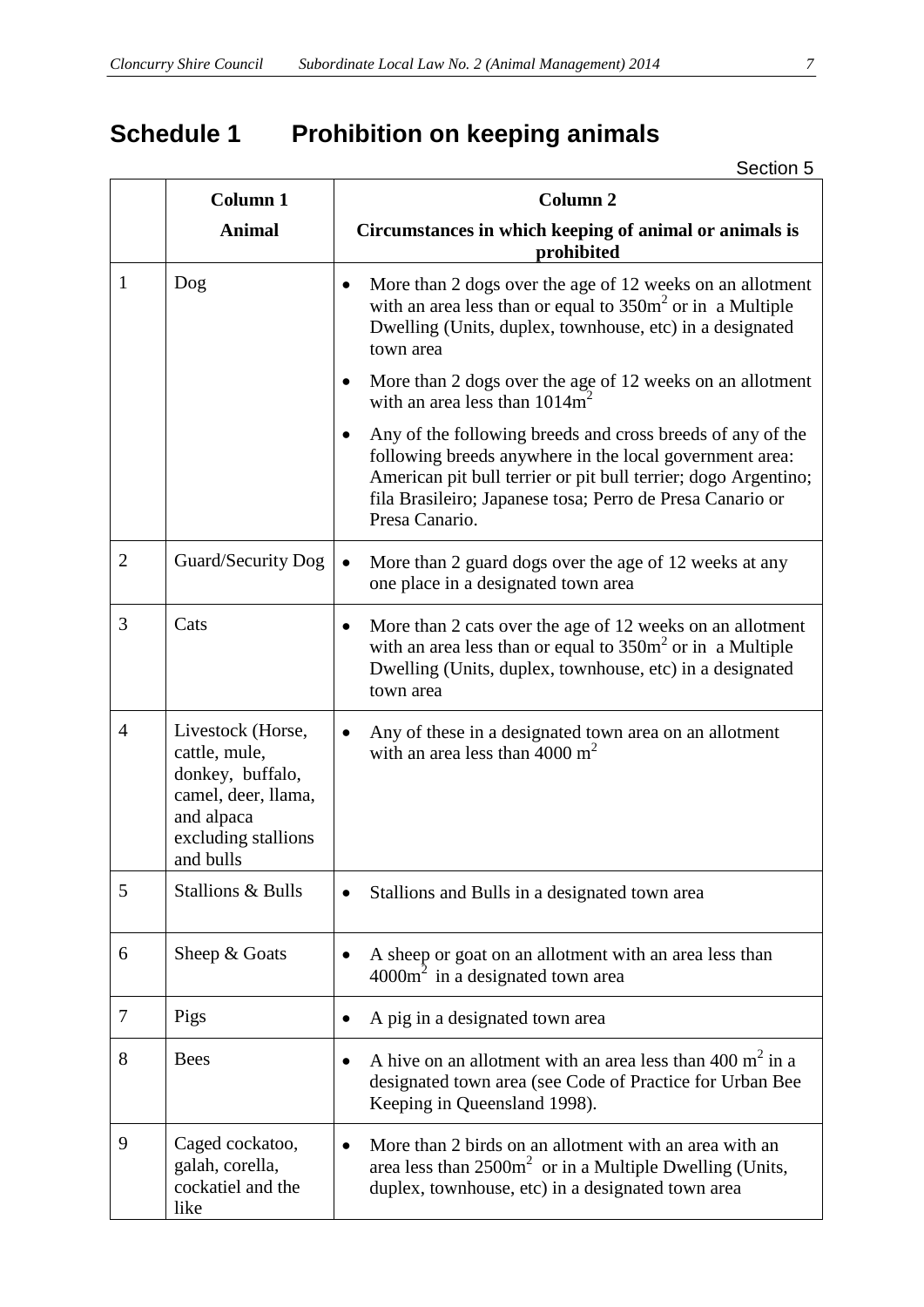| 10 | Caged Birds<br>(Budgerigar,<br>canary, finch,<br>lovebirds, parrots<br>and the like | More than 4 birds on an allotment with an area less than<br>or equal to $350m^2$ in a designated town area                                                                   |
|----|-------------------------------------------------------------------------------------|------------------------------------------------------------------------------------------------------------------------------------------------------------------------------|
| 11 | Emu, Ostrich and<br>the like                                                        | An emu or an ostrich in a designated town area                                                                                                                               |
| 12 | Pigeons                                                                             | Pigeons on an allotment with an area less than 4000m2 or<br>in a Multiple Dwelling (Units, duplex, townhouse, etc) in a<br>designated town area                              |
| 13 | Rooster, Peacock,<br>Pea Hen, Guinea<br>Fowl or Pheasant                            | Any of these in a designated town area                                                                                                                                       |
| 14 | <b>Domestic Hens</b>                                                                | A hen on an allotment with an area less than or equal to<br>350m2 or in a Multiple Dwelling (Units, duplex,<br>townhouse, etc) in a designated town area                     |
|    |                                                                                     | More than 5 hens on an allotment with an area greater<br>than $350m^2$ and less than $500m^2$ in a designated town area.                                                     |
| 15 | Geese, Turkey,<br>Ducks and the like                                                | Any of these on an allotment with an area less than or<br>equal to 1000m <sup>2</sup> or in a Multiple Dwelling (Units, duplex,<br>townhouse, etc) in a designated town area |

A prohibition prescribed in this schedule does not apply to the keeping of an animal or animals on premises if the animal or animals were kept on the premises before the commencement of the authorising local law and the keeping of the animal or animals did not contravene a provision of a pre-existing local law.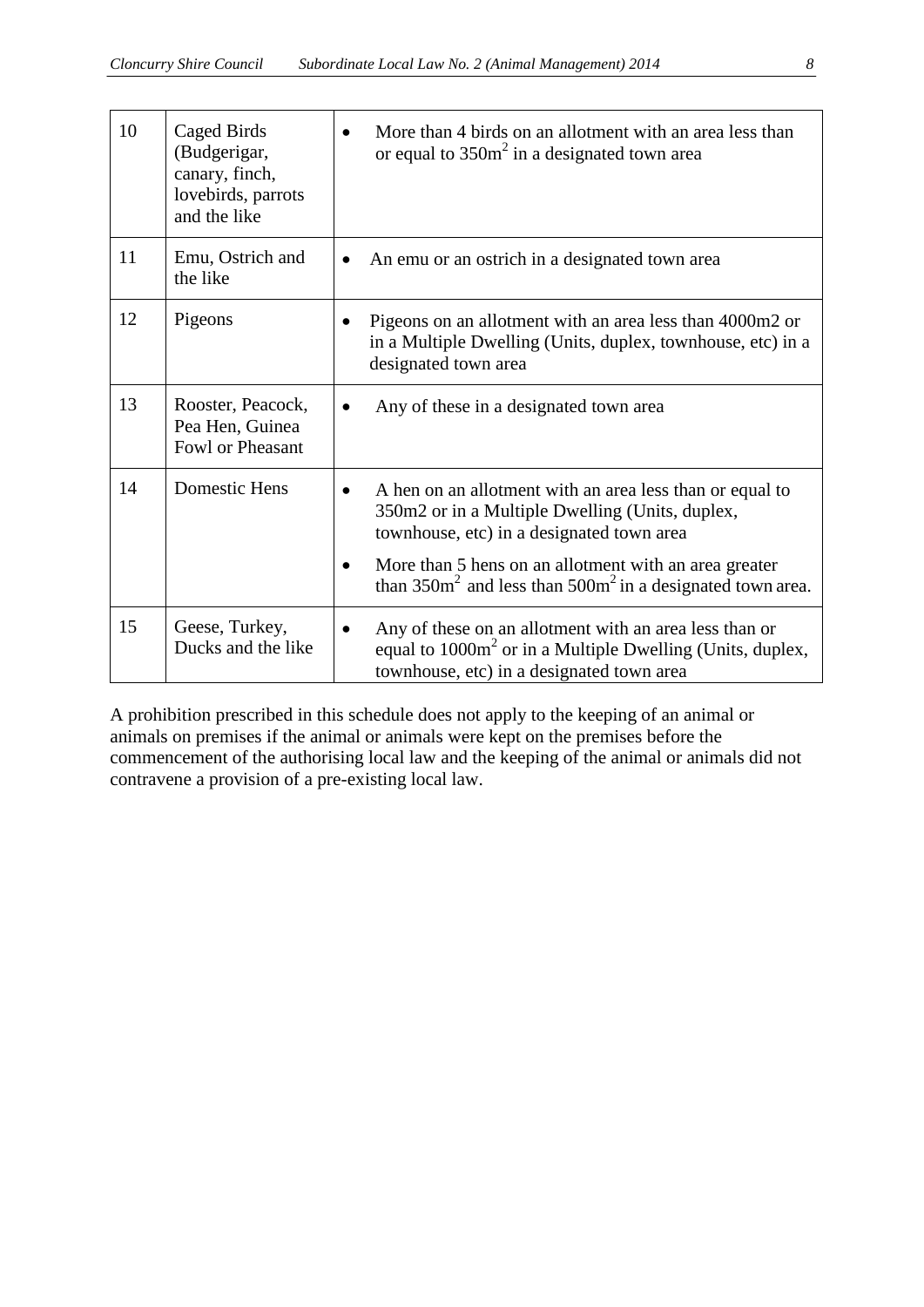# <span id="page-8-0"></span>**Schedule 2 Requirement for approval to keep animals**

Section 6

|                | <b>Column 1</b>                                                                                                                 | <b>Column 2</b>                                                                                                                                                                                                     |
|----------------|---------------------------------------------------------------------------------------------------------------------------------|---------------------------------------------------------------------------------------------------------------------------------------------------------------------------------------------------------------------|
|                | Species or breed of<br>animal                                                                                                   | Circumstances in which keeping of animal or animals<br>requires approval <sup>1</sup>                                                                                                                               |
| 1              | Dog                                                                                                                             | 2 dogs in a Multiple Dwelling (Units, duplex, townhouse,<br>etc) in a designated town area                                                                                                                          |
|                |                                                                                                                                 | 2 dogs on an allotment with an area greater than $350m2$ and<br>less than or equal to $1014m^2$ in a designated town area                                                                                           |
|                |                                                                                                                                 | 3 or more dogs over the age of 12 weeks on an allotment<br>with an area greater than $1014m^2$ in a designated town area                                                                                            |
| $\overline{2}$ | Guard/Security Dog                                                                                                              | 1 or more dogs over the age of 12 weeks in a designated<br>town area.                                                                                                                                               |
| 3              | <b>Breeding Dog</b>                                                                                                             | 1 or more entire dogs (each a <b>breeding dog</b> ) over the age of<br>$\bullet$<br>12 weeks on an allotment in a designated town area kept in<br>accordance with an <i>animal breeding approval</i> <sup>2</sup> . |
| $\overline{4}$ | Cats                                                                                                                            | 3 or more cats over the age of 12 weeks on an allotment in<br>a designated town area                                                                                                                                |
| 5              | Livestock (Horse,<br>cattle, mule,<br>donkey, buffalo,<br>camel, deer, llama,<br>and alpaca<br>excluding stallions<br>and bulls | Not applicable                                                                                                                                                                                                      |
| 6              | <b>Stallions &amp; Bulls</b>                                                                                                    | Not applicable<br>$\bullet$                                                                                                                                                                                         |
| $\tau$         | Sheep $&$ goats                                                                                                                 | Not applicable                                                                                                                                                                                                      |
| 8              | Pigs                                                                                                                            | Not applicable<br>$\bullet$                                                                                                                                                                                         |
| 9              | <b>Bees</b>                                                                                                                     | More than 2 hives on an allotment area greater than $400m^2$<br>$\bullet$<br>and less than 1000m <sup>2</sup> in a designated town area                                                                             |
|                |                                                                                                                                 | More than 5 hives on an allotment area greater than<br>$\bullet$<br>$1000m2$ and less than $2000m2$ in a designated town area                                                                                       |
|                |                                                                                                                                 | More than 10 hives on an allotment area greater than<br>$\bullet$                                                                                                                                                   |

<sup>1</sup> See *Local Law No.1 (Administration) 2014* and *Subordinate Local Law No.1 (Administration) 2014* in relation to the requirements and processes for approvals (e.g. form of application for approval, documents and materials that must accompany applications, criteria for granting approval, conditions that must be imposed on approvals, conditions that will ordinarily be imposed on approvals, term of approval, third party certification of applications).

 $2$ See Footnote 1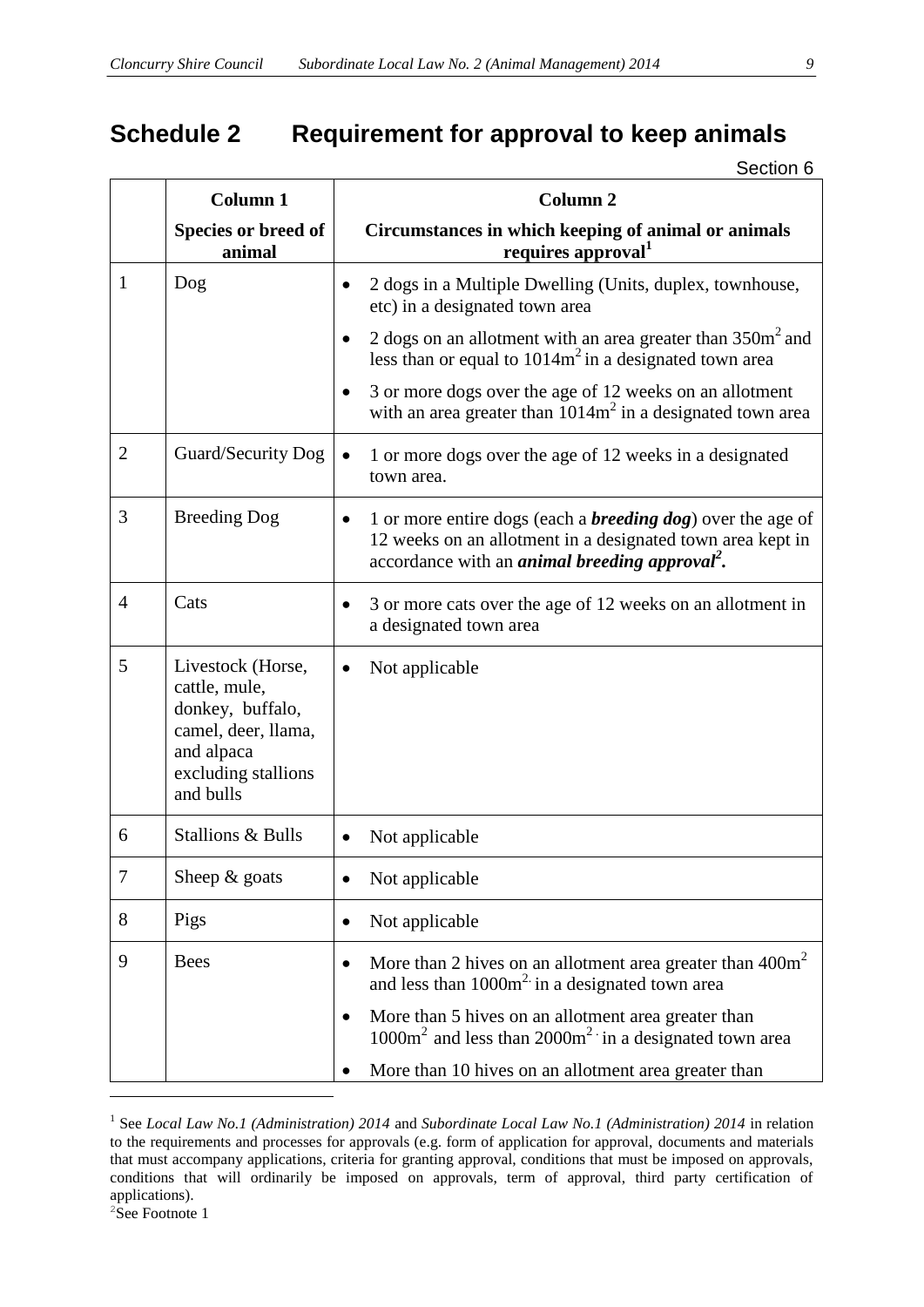|    |                                                                                     | $2000m2$ and less than $4000m2$ in a designated town area                                                                                                                                                                                    |
|----|-------------------------------------------------------------------------------------|----------------------------------------------------------------------------------------------------------------------------------------------------------------------------------------------------------------------------------------------|
|    |                                                                                     | (Complies with Code of Practice for Urban Bee Keeping in<br>Queensland 1998)                                                                                                                                                                 |
| 10 | Cockatoo, Galah,<br>Corella, Cockatiel<br>and the like                              | More than 2 birds on an allotment with an area greater than<br>$\bullet$<br>$2500m2$ in a designated town area                                                                                                                               |
| 11 | Caged Birds<br>(Budgerigar,<br>Canary, Finch,<br>Lovebirds, Parrots<br>and the like | More than 10 birds on an allotment with an area greater<br>than $350m^2$ and less than $500m^2$ in a designated town area<br>More than 20 birds on an allotment with an area greater<br>$\bullet$<br>than $500m^2$ in a designated town area |
| 12 | Emu, Ostrich and<br>the like                                                        | Not applicable<br>$\bullet$                                                                                                                                                                                                                  |
| 13 | Pigeons                                                                             | 1 or more pigeons on an allotment with an area greater<br>than $4000m^2$ in a designated town area.                                                                                                                                          |
| 14 | Rooster, Peacock.<br>Pea Hen, Guinea<br>Fowl or Pheasant                            | Not applicable<br>$\bullet$                                                                                                                                                                                                                  |
| 15 | Domestic hens                                                                       | More than 10 poultry on an allotment area greater than<br>$\bullet$<br>$500m2$ in a designated town area                                                                                                                                     |
| 16 | Geese, Turkeys<br>Ducks and the like                                                | More than 4 birds on an allotment with an area greater<br>than $1000m^2$ in a designated town area                                                                                                                                           |

<span id="page-9-0"></span>Any approval to keep animals sought in respect to this Schedule is in addition to, and does not derogate from, laws regulating the use or development of land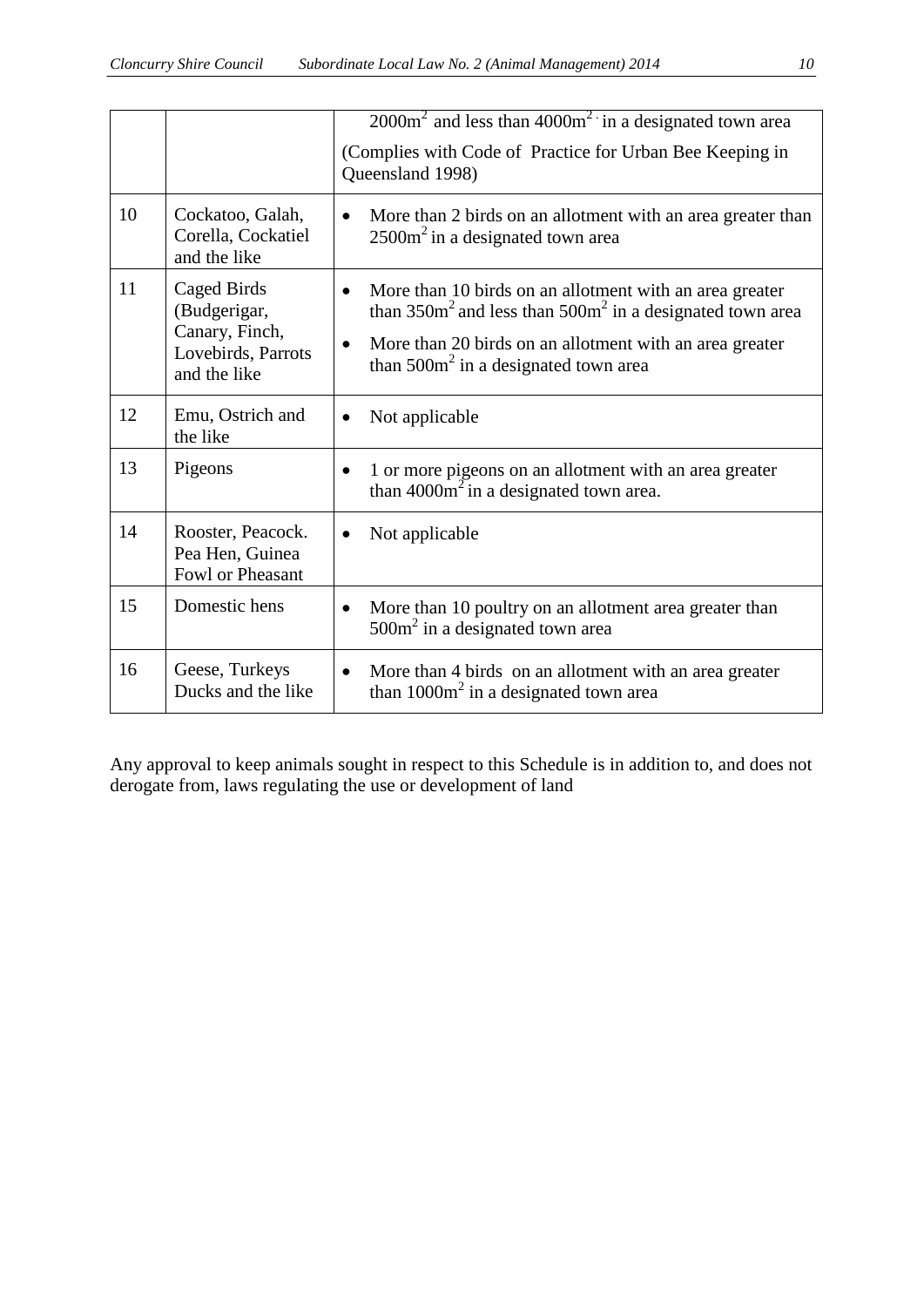# <span id="page-10-0"></span>**Schedule 3 Requirement to desex animal**

Section 7

Intentionally blank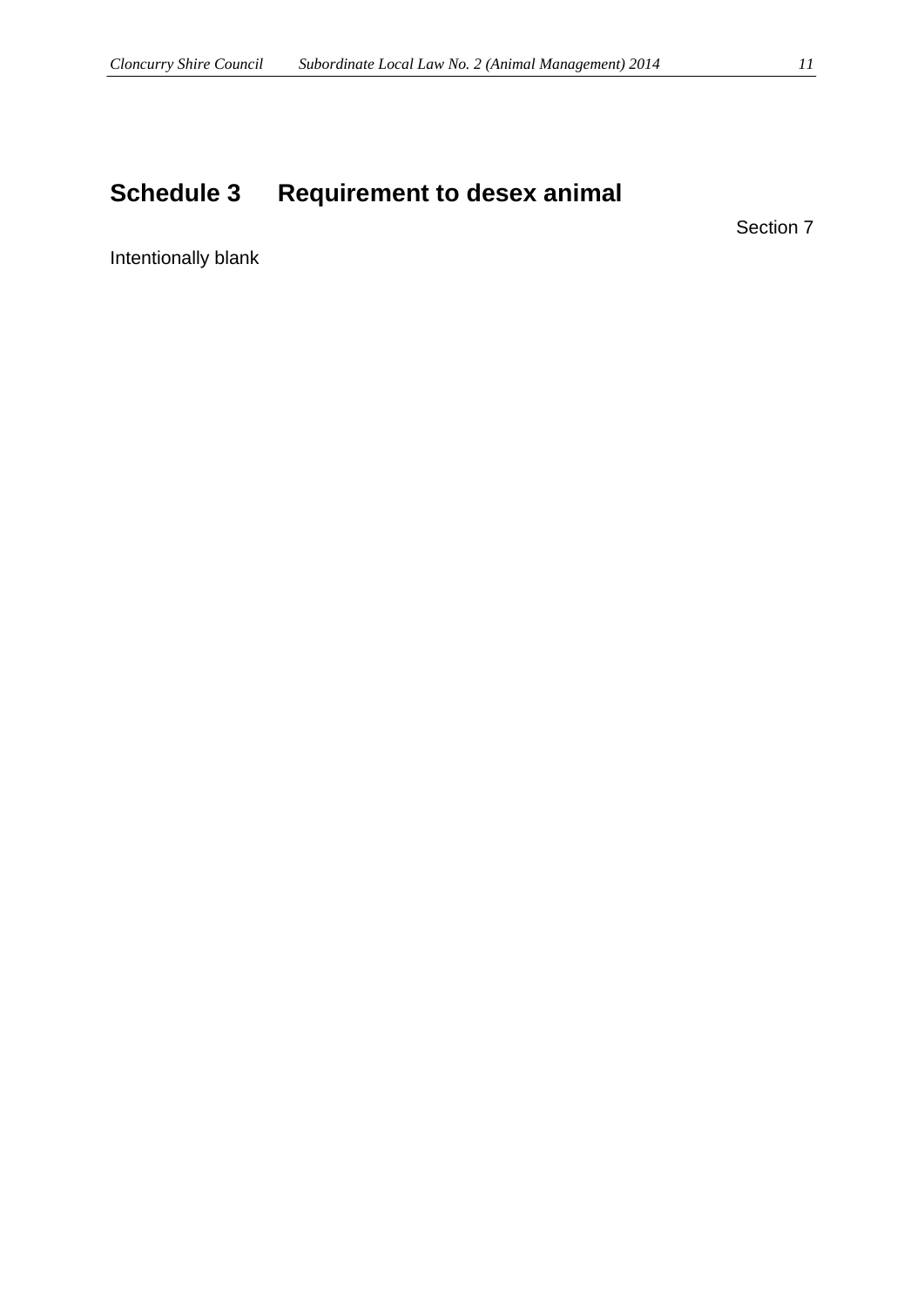## <span id="page-11-0"></span>**Schedule 4 Minimum standards for keeping animals generally**

Section 8(1)

The owner of an animal must comply with the following minimum standards—

- (a) ensure that waste waters from enclosures are drained in a nuisance free manner and that run-off is kept off adjoining land or as otherwise directed by an authorised person; and
- (b) ensure that excreta, food scraps, and other material that is, or is likely to become, offensive is collected at least once in each day and, if not immediately disposed of, is kept in a fly proof container of a kind approved by an authorised person; and
- (c) ensure that any enclosure in which the animal is kept is kept in a clean and sanitary condition and free from dust and odour; and
- (d) ensure that any enclosure in which the animal is kept is properly maintained in an aesthetically acceptable condition; and
- (e) take all reasonable steps to prevent the animals from making a noise or disturbance that causes a nuisance or disturbance to the occupiers of other land or premises; and
- (f) ensure that the area available to the animal kept on the premises is appropriately sized so that the animal can be effectively and comfortably kept; and
- (g) any animal food is stored in an impervious fly proof and vermin proof receptacle or in an impervious fly proof and vermin proof storeroom facility and the receptacle or storeroom facility, as the case may be, is maintained to the satisfaction of an authorised person; and
- (h) ensure that all animals kept on the premises are provided with and have access to adequate shelter, drinking water and appropriate food; and
- (i) ensure that any enclosure used for the purpose of keeping an animal is thoroughly cleaned each week and effectively treated with an insecticide at least twice a year; and
- (j) comply with reasonable directions given by an authorised person to ensure that the keeping of the animal does not result in nuisance to occupiers of other land or premises.
- (k) upon discovering the existence of a dead animal, immediately dispose of the remains of the dead animal so as not to cause a nuisance. The remains must not be disposed of on or in a public place.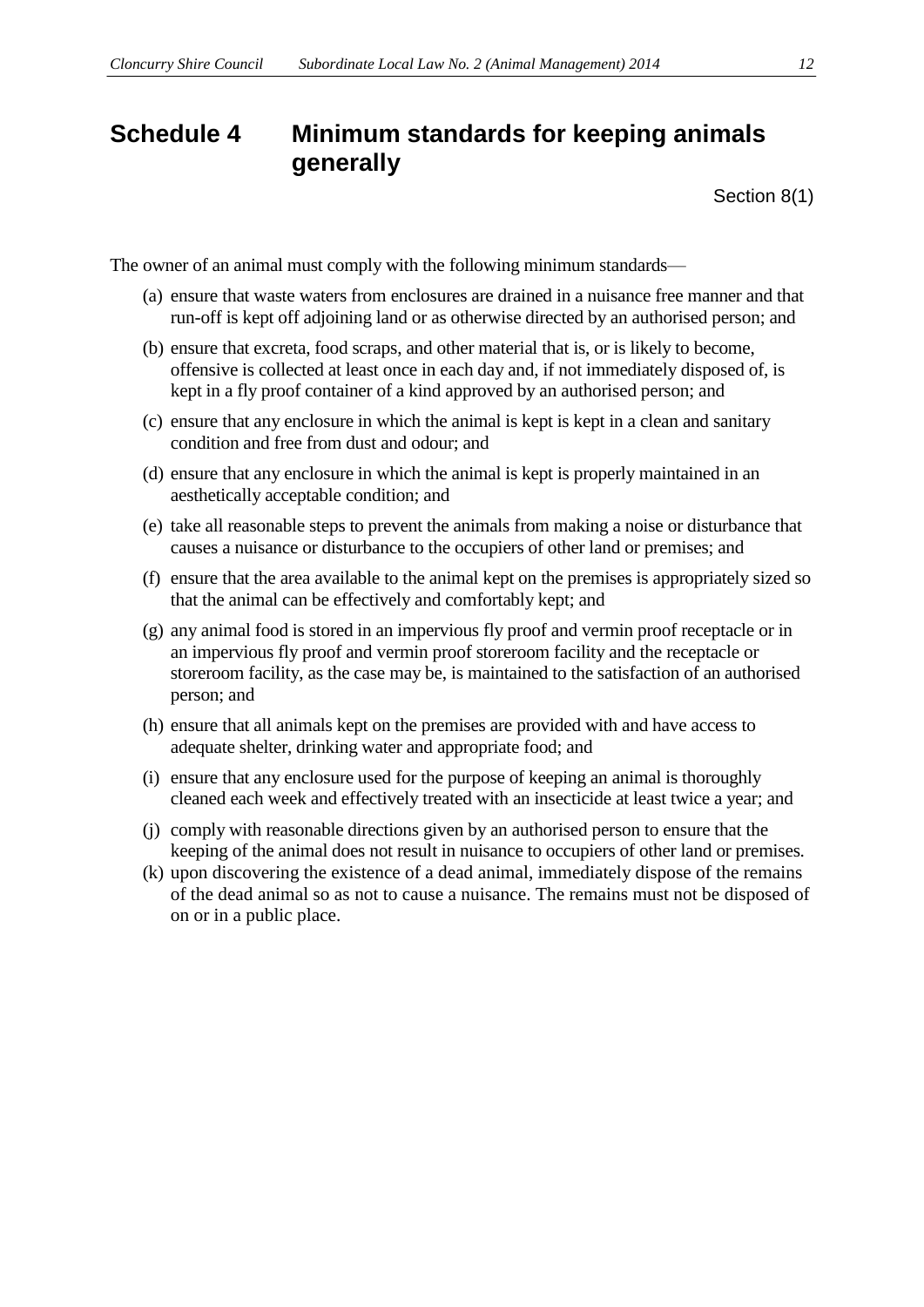## <span id="page-12-0"></span>**Schedule 5 Minimum standards for keeping particular animals**

Section 8(2)

|                | <b>Column 1</b>                                                                                                              | Column <sub>2</sub>                                                                                                                                                                                                                                                                                                      |  |
|----------------|------------------------------------------------------------------------------------------------------------------------------|--------------------------------------------------------------------------------------------------------------------------------------------------------------------------------------------------------------------------------------------------------------------------------------------------------------------------|--|
|                | Species or breed of<br>animal                                                                                                | Minimum standards for keeping animals                                                                                                                                                                                                                                                                                    |  |
| $\mathbf{1}$   | Dogs                                                                                                                         | No additional standards                                                                                                                                                                                                                                                                                                  |  |
| $\overline{2}$ | <b>Guard/Security Dogs</b>                                                                                                   | No additional standards                                                                                                                                                                                                                                                                                                  |  |
| 3              | <b>Breeding Dogs</b>                                                                                                         | No additional standards                                                                                                                                                                                                                                                                                                  |  |
| 3              | Cats                                                                                                                         | No additional standards                                                                                                                                                                                                                                                                                                  |  |
| $\overline{4}$ | Livestock (Horse,<br>Cattle, Mule, Donkey,<br>Buffalo, Camel, Deer,<br>Llama, and Alpaca<br>excluding stallions<br>and bulls | Where the grazing behaviour of an animal is causing<br>or is likely to cause damage to neighbouring<br>property, the occupier of the land where the animal is<br>kept shall take all reasonable measures to effectively<br>isolate the animal from the property at risk, to the<br>satisfaction of an authorised person. |  |
|                |                                                                                                                              | Reasonable measures may include the construction of<br>a fence to achieve a 3 metre set-back from affected<br>property boundaries. The fence is to be constructed to<br>the satisfaction of an authorised person                                                                                                         |  |
|                |                                                                                                                              | The density of animals is to be one animal per 4000<br>m <sup>2</sup>                                                                                                                                                                                                                                                    |  |
| 5              | <b>Stallions &amp; Bulls</b>                                                                                                 | No additional standards                                                                                                                                                                                                                                                                                                  |  |
| 6              | Sheep & Goats                                                                                                                | The density of animals is to be one animal per 2500<br>m2                                                                                                                                                                                                                                                                |  |
| 7              | Pigs                                                                                                                         | No additional standards                                                                                                                                                                                                                                                                                                  |  |
| 8              | <b>Bees</b>                                                                                                                  | The keeping of bees on an allotment must be<br>conducted in accordance with the Code of Practice<br>for Urban Beekeeping in Queensland.                                                                                                                                                                                  |  |
| 9              | Cockatoo, Galah,<br>Corella, Cockatiel and<br>the like                                                                       | No additional standards                                                                                                                                                                                                                                                                                                  |  |
| 10             | Caged Birds<br>(Budgerigar, Canary,<br>Finch, Lovebirds,<br>Parrots and the like                                             | No additional standards                                                                                                                                                                                                                                                                                                  |  |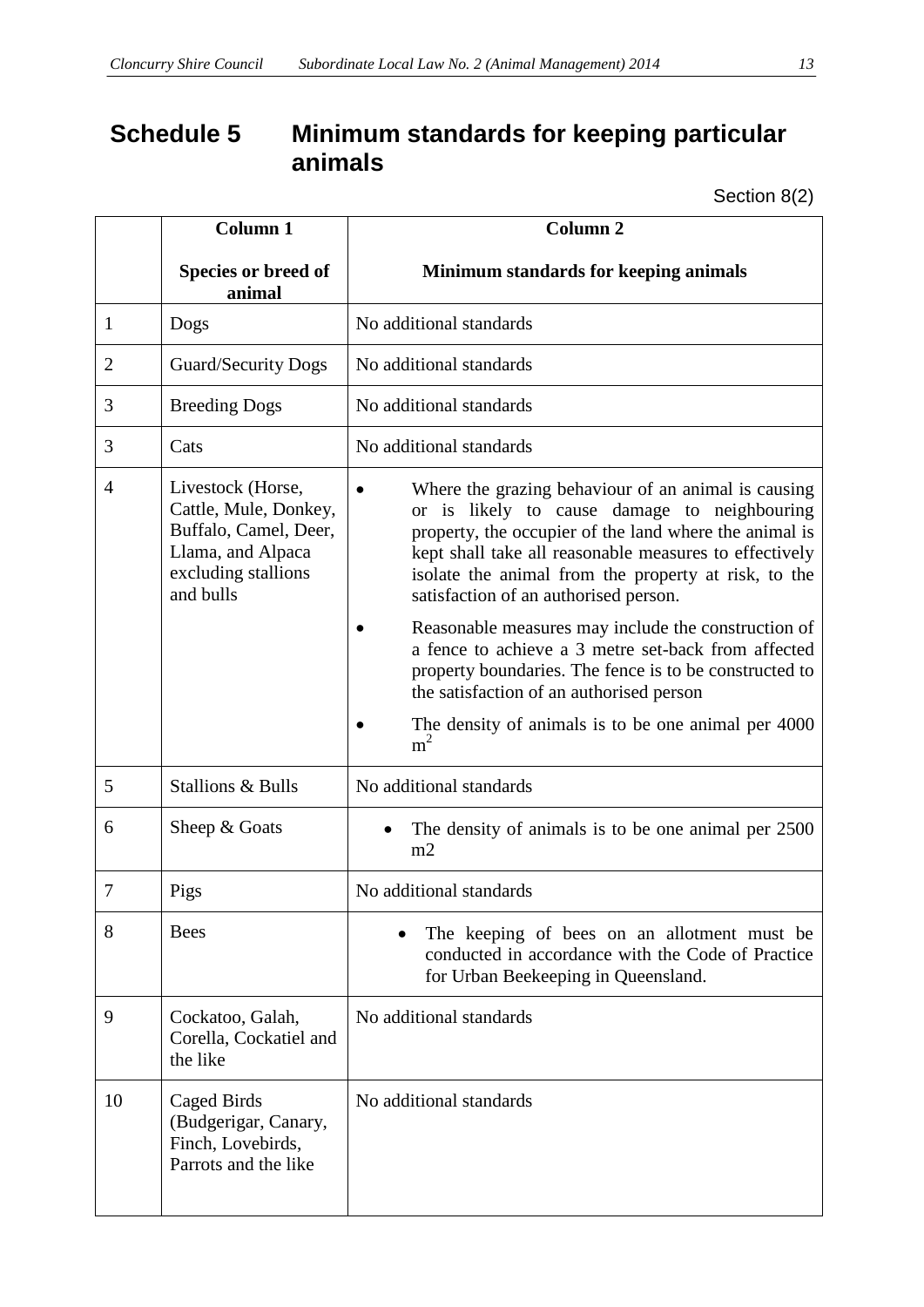| 11 | Emu, Ostrich and the<br>like                             | No additional standards                                                                                                                                                                         |
|----|----------------------------------------------------------|-------------------------------------------------------------------------------------------------------------------------------------------------------------------------------------------------|
| 12 | Pigeons                                                  | Where pigeons are kept on premises they must be kept<br>in accordance with any code of practice for the keeping<br>of pigeons endorsed by a recognised pigeon racing or<br>fancier association. |
| 13 | Rooster, Peacock, Pea<br>Hen, Guinea Fowl or<br>Pheasant | No additional standards                                                                                                                                                                         |
| 14 | Domestic Hens                                            | No additional standards                                                                                                                                                                         |
| 15 | Geese, Turkey, Ducks<br>and the like                     | No additional standards                                                                                                                                                                         |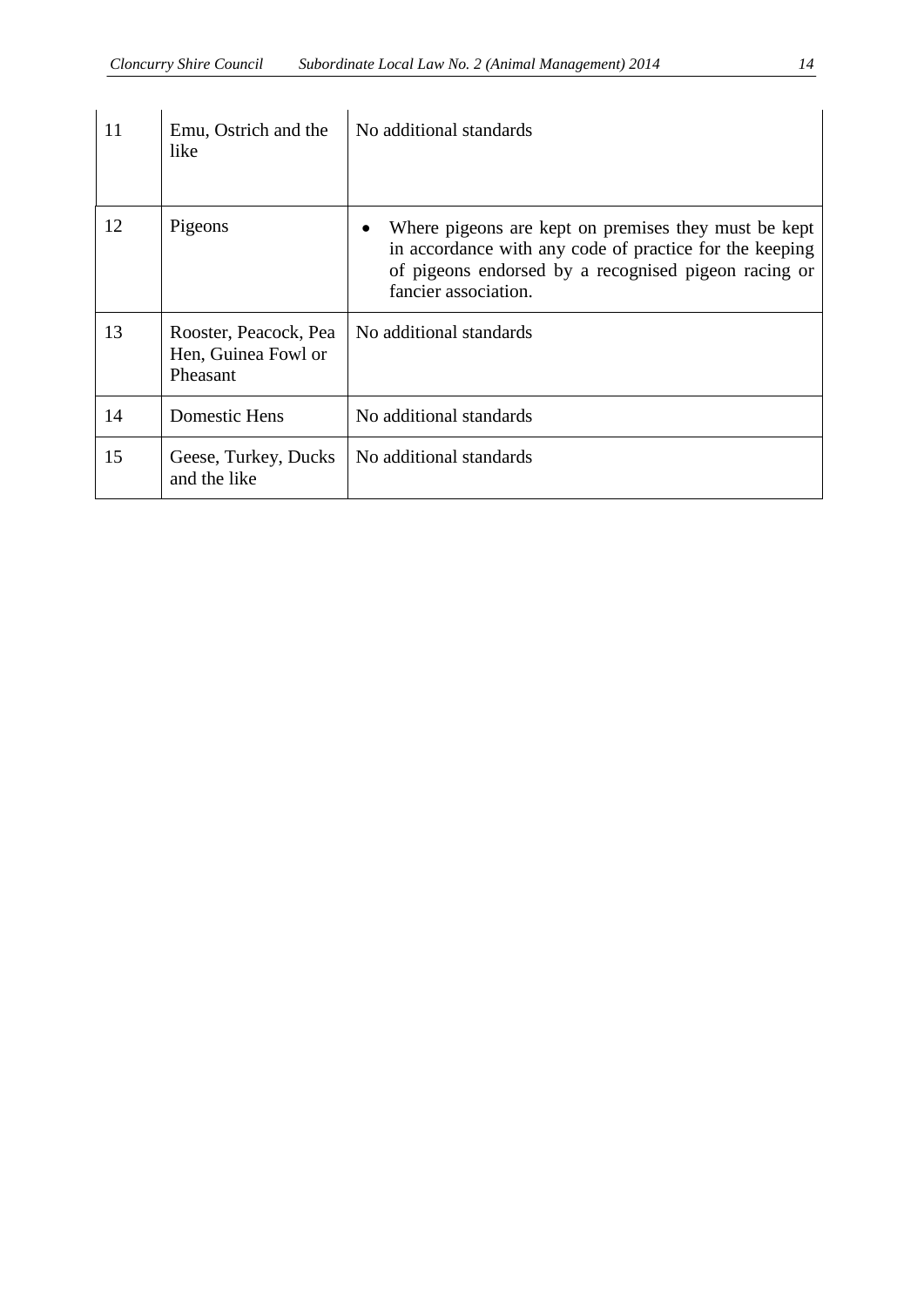# <span id="page-14-0"></span>**Schedule 6 Prohibition of animals in public places<sup>3</sup>**

Section 10

|                | <b>Column 1</b>                                                                                                                                                                                                                                      | <b>Column 2</b>                                                                                                                                                                                     |
|----------------|------------------------------------------------------------------------------------------------------------------------------------------------------------------------------------------------------------------------------------------------------|-----------------------------------------------------------------------------------------------------------------------------------------------------------------------------------------------------|
|                | <b>Public place</b>                                                                                                                                                                                                                                  | Species or breed of animals prohibited                                                                                                                                                              |
| $\mathbf{1}$   | All land under local government<br>control where sport is played.                                                                                                                                                                                    | All animals except those training for or<br>participating in an organised event and where<br>approval has been granted by Council or an<br>authorised officer.                                      |
| $\overline{2}$ | <b>All Parks</b>                                                                                                                                                                                                                                     | All animals with the following exceptions                                                                                                                                                           |
|                |                                                                                                                                                                                                                                                      | 1. Dog/s where under effective control of<br>a person of sufficient strength and<br>maturity to maintain control of the<br>$\frac{dog}{s}$ ; or                                                     |
|                |                                                                                                                                                                                                                                                      | 2. animals training for or participating in<br>an organised event and where<br>approval has been granted by Council<br>or an authorised officer.                                                    |
| 3              | In or within 15 metres of, a<br>designated children's playground,<br>any playground equipment,<br>barbecue, shelter or picnic table in a<br>park or reserve where animals are<br>permitted whether or not the facility<br>is being used at the time. | All dogs except assistance <sup>4</sup> dogs.                                                                                                                                                       |
| $\overline{4}$ | All other land under local<br>government control                                                                                                                                                                                                     | All animals except those training for or<br>participating in an organised event such as in<br>a showground, racecourse, etc or where<br>permission is granted by Council or an<br>authorised person |

 $\overline{a}$ 

<sup>3</sup> Refer "Guide, Hearing and Assistance Dogs Act 2009"

<sup>4</sup> Refer "Guide, Hearing and Assistance Dogs Act 2009"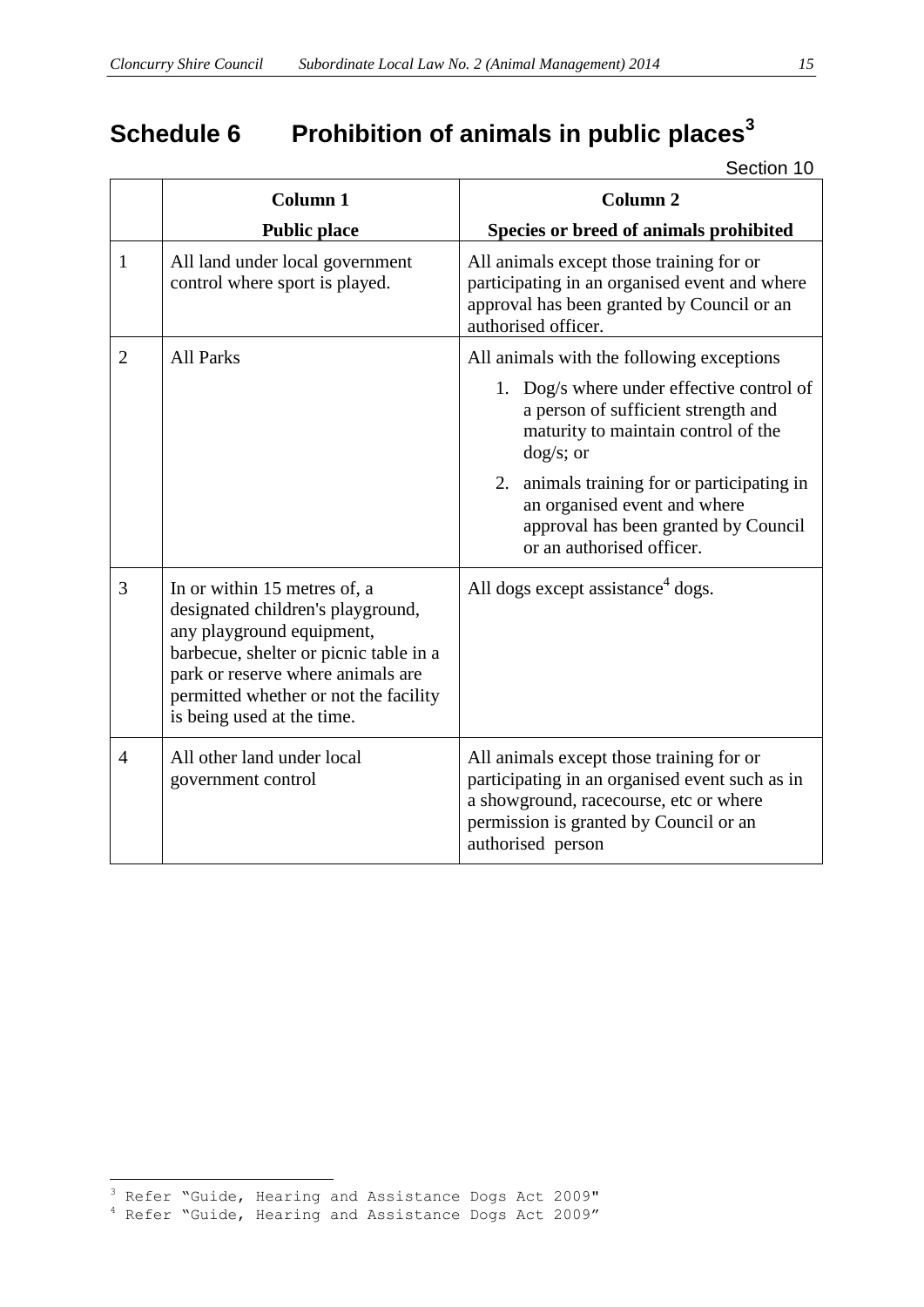# <span id="page-15-0"></span>**Schedule 7 Dog off-leash areas**

Section 11

There are no dog off-leash areas.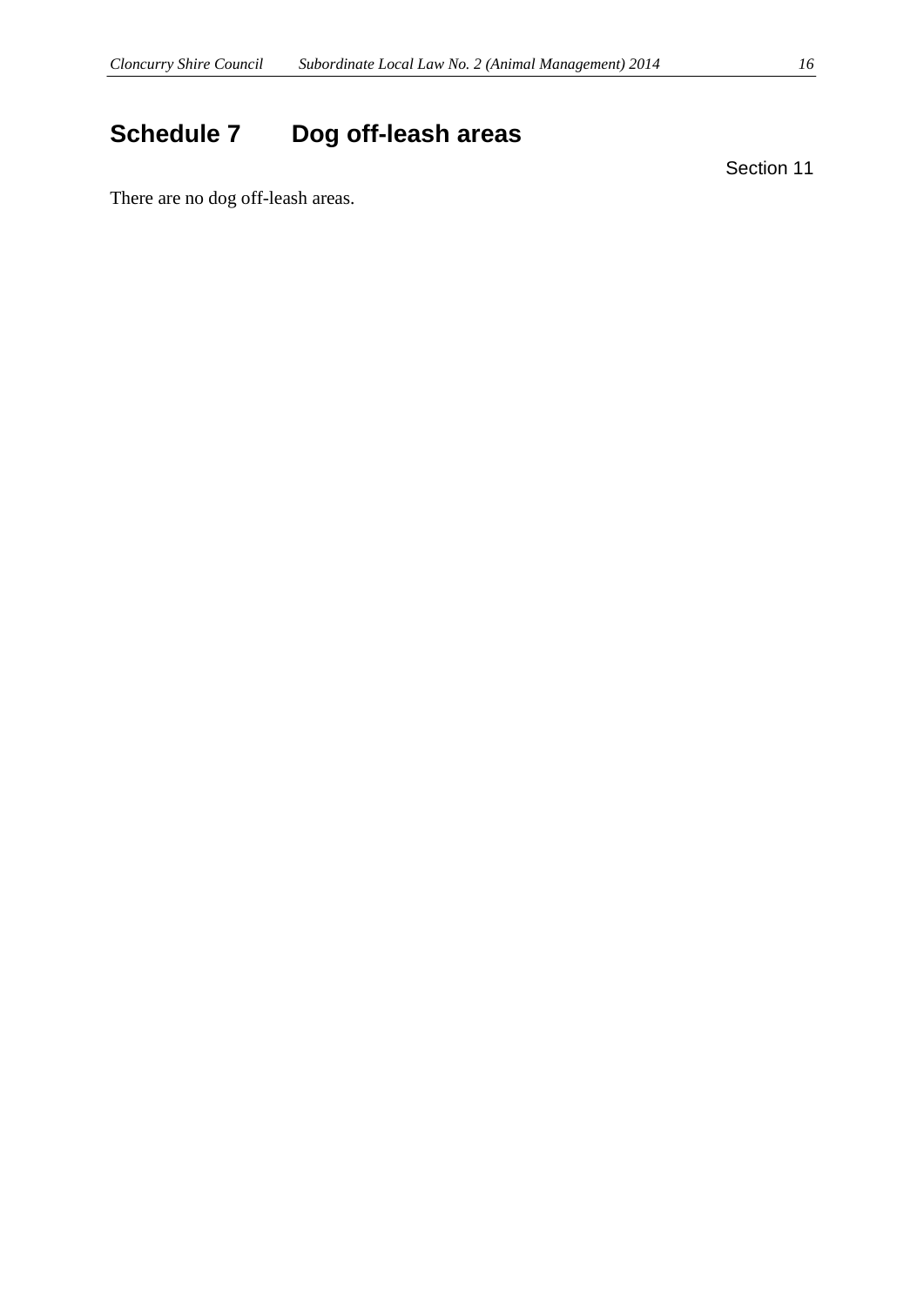## <span id="page-16-0"></span>**Schedule 8 Requirements for proper enclosures for animals**

Section 13

|                | Column 1                                  | <b>Column 2</b>                                                                                                                                                                                                                                                                                                                                                                                                                                                                                                                                                                                                                                                                                                                                                                                                                                                                                                                                                                                                                                                                                                                                                                                                                                                                |  |  |
|----------------|-------------------------------------------|--------------------------------------------------------------------------------------------------------------------------------------------------------------------------------------------------------------------------------------------------------------------------------------------------------------------------------------------------------------------------------------------------------------------------------------------------------------------------------------------------------------------------------------------------------------------------------------------------------------------------------------------------------------------------------------------------------------------------------------------------------------------------------------------------------------------------------------------------------------------------------------------------------------------------------------------------------------------------------------------------------------------------------------------------------------------------------------------------------------------------------------------------------------------------------------------------------------------------------------------------------------------------------|--|--|
|                | Species or breed of<br>animal             | <b>Requirements for proper enclosures</b>                                                                                                                                                                                                                                                                                                                                                                                                                                                                                                                                                                                                                                                                                                                                                                                                                                                                                                                                                                                                                                                                                                                                                                                                                                      |  |  |
|                | All Animals                               | The owner of an animal must provide a proper enclosure to<br>contain the animal on the owner's premises.<br>A proper enclosure is $-$<br>(a) an area of land on the owner's premises that is suitably<br>fenced and effectively encloses the animal on the land at<br>all times other than when the owner allows the animal to<br>leave the land under effective control;<br>(b) the enclosure must be of sufficient dimensions having<br>regard to the species, breed and size of the animal; and<br>(c) the enclosure must contain adequate shelter for all<br>animals kept in the enclosure.<br>A proper enclosure is suitably fenced if $-$<br>(a) it is fully surrounded by a fence comprised of strong and<br>firm materials and designed and constructed in such a<br>way as to prevent the enclosed animal escaping from the<br>enclosure over, under or through the fence;<br>(b) a part of a building or structure forms a section of the<br>enclosure and does not have any openings through<br>which the enclosed animal may escape from the<br>enclosure; and<br>(c) a gate forms a section of the enclosure and the gate is<br>kept closed and latched at all times other than when a<br>person is effecting immediate entry to, or exit from, the<br>enclosure. |  |  |
| 1              | Dogs                                      | If the dog is a climber, the fence or enclosure must be<br>constructed in such a way as to prevent the dog from<br>climbing over the fence.<br>If the dog is a digger, a barrier must be installed directly<br>below the fence or enclosure which is adequate to prevent<br>the dog digging its way out.                                                                                                                                                                                                                                                                                                                                                                                                                                                                                                                                                                                                                                                                                                                                                                                                                                                                                                                                                                       |  |  |
| $\overline{2}$ | <b>Guard/Security Dogs</b>                | A guard/security dog must be kept behind a secure fence<br>or enclosure which is adequate to prevent the dog from<br>escaping and which is constructed to a standard approved<br>by an authorised officer.                                                                                                                                                                                                                                                                                                                                                                                                                                                                                                                                                                                                                                                                                                                                                                                                                                                                                                                                                                                                                                                                     |  |  |
|                | <b>Guard/Security Dogs</b><br>(Continued) | An approved warning sign must be clearly displayed<br>adjacent to each entrance to any property where a<br>guard/security dog is being kept or used. The sign shall                                                                                                                                                                                                                                                                                                                                                                                                                                                                                                                                                                                                                                                                                                                                                                                                                                                                                                                                                                                                                                                                                                            |  |  |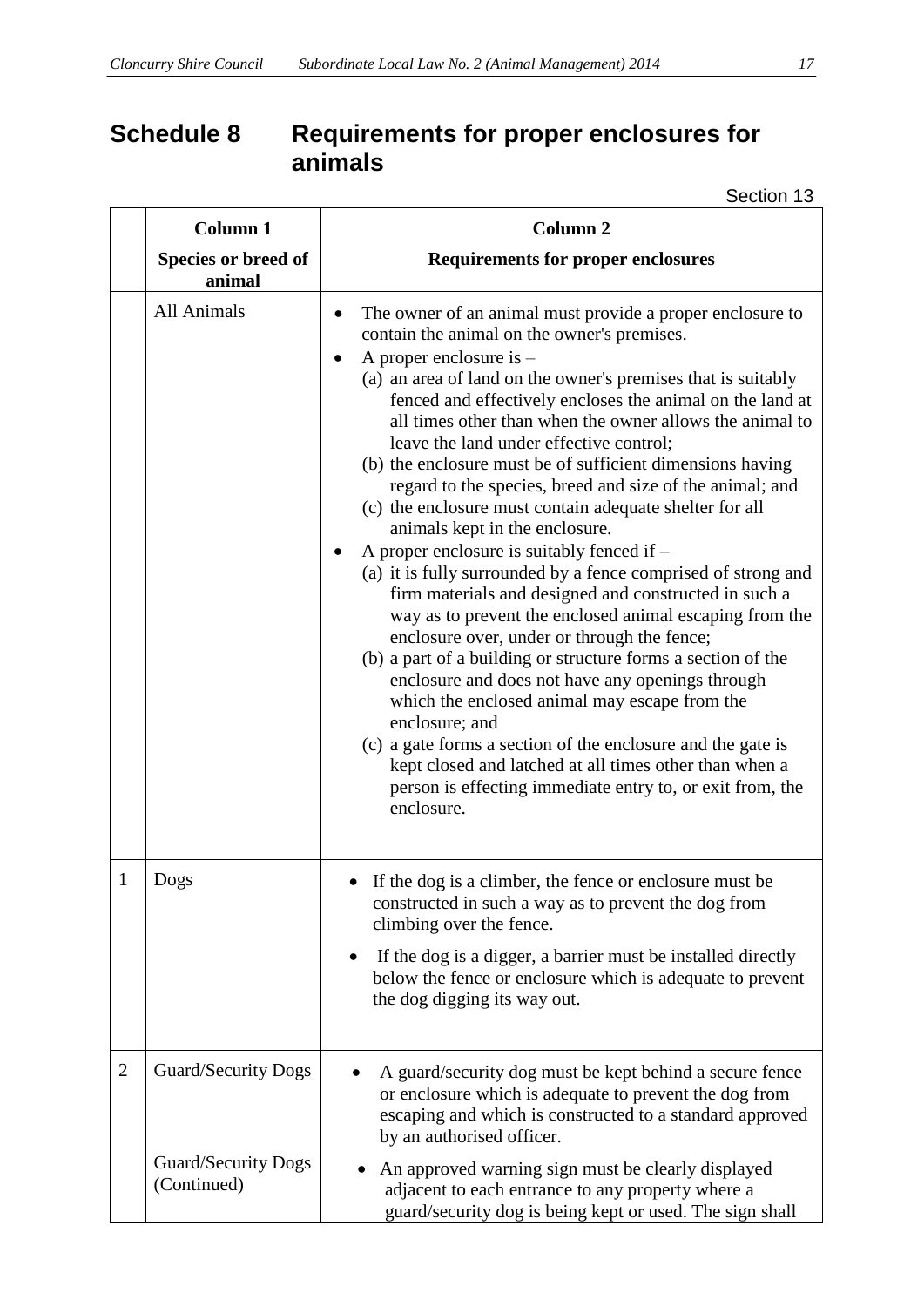|                |                                                                                                           | prominently and permanently display in lettering not less<br>than 50mm in height on a background so as to be readily<br>legible the following words--<br>"BEWARE-GUARD/SECURITY DOG ON<br>PREMISES"                                                                                                                                                                                                                                                                                                                                                                                                                                                                                                                                                                                                                                                                                                                     |
|----------------|-----------------------------------------------------------------------------------------------------------|-------------------------------------------------------------------------------------------------------------------------------------------------------------------------------------------------------------------------------------------------------------------------------------------------------------------------------------------------------------------------------------------------------------------------------------------------------------------------------------------------------------------------------------------------------------------------------------------------------------------------------------------------------------------------------------------------------------------------------------------------------------------------------------------------------------------------------------------------------------------------------------------------------------------------|
|                |                                                                                                           | A guard/security dog must be confined in a secure<br>$\bullet$<br>enclosure at all times when the public has access to the<br>property where the guard dog is being held or used.                                                                                                                                                                                                                                                                                                                                                                                                                                                                                                                                                                                                                                                                                                                                       |
| 3              | <b>Breeding Dog</b>                                                                                       | construct and maintain a proper enclosure to keep the<br>animal on the person's land and prevent the animal from<br>wandering or escaping from the land; and<br>ensure that the animal is kept within the enclosure at all<br>times.                                                                                                                                                                                                                                                                                                                                                                                                                                                                                                                                                                                                                                                                                    |
| $\overline{4}$ | Cats                                                                                                      | The enclosure (including a building or structure) shall be<br>such that it humanely prevents the cat from escaping<br>from the premises.                                                                                                                                                                                                                                                                                                                                                                                                                                                                                                                                                                                                                                                                                                                                                                                |
| 5              | Horse, Cattle,<br>Donkey, Mule,<br>Buffalo, Camel,<br>Llama, and Alpaca<br>excludes Stallion<br>and Bull. | an enclosure must be constructed to prevent any such<br>animal from going within 10 metres of any dwelling<br>(except any dwelling on the premises).<br>an enclosure must also be constructed to prevent any<br>such animal from going within 10 metres of any<br>premises (other than a domestic kitchen used solely for<br>domestic purposes by the owner of the animals) used for<br>the manufacture, preparation or storage of food for<br>human consumption, other than food contained in<br>hermetically sealed packages.<br>an enclosure, which includes an open fenced area, must<br>be sited a minimum distance of 2 metres from the<br>premises boundaries (however, an exemption may be<br>granted from compliance with this requirement if the<br>boundary fence is not less than 2 metres high and the<br>occupiers of premises adjoining the boundaries state in<br>writing that they have no objection). |
| 6              | <b>Stallions &amp; Bulls</b>                                                                              | Not applicable                                                                                                                                                                                                                                                                                                                                                                                                                                                                                                                                                                                                                                                                                                                                                                                                                                                                                                          |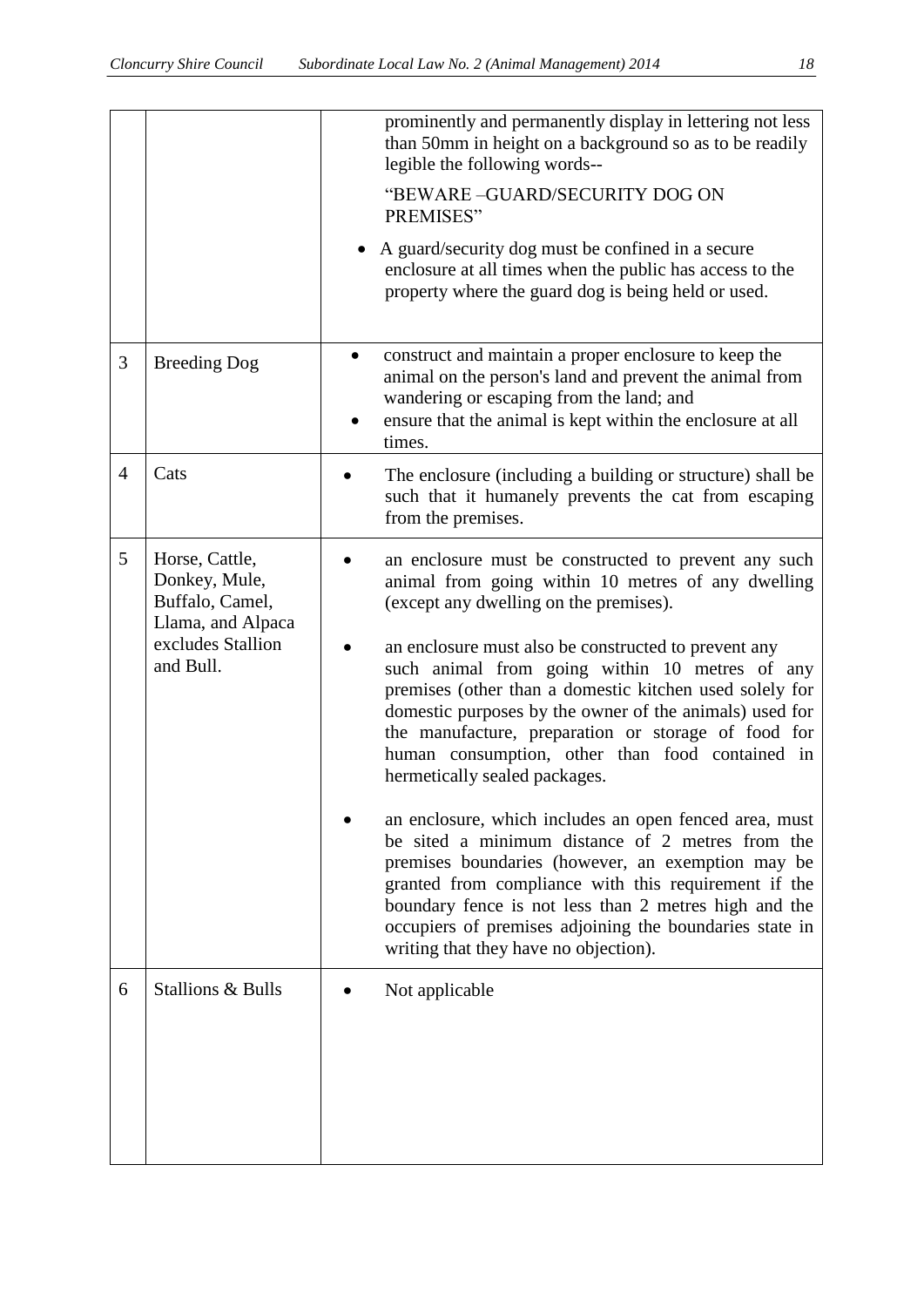| $\overline{7}$ | Sheep & Goats                                                | an enclosure must be constructed to prevent any such<br>animal from going within 10 metres of any dwelling<br>(except any dwelling on the premises).                                                                                                                                                                                                                                                                                                                                                                            |
|----------------|--------------------------------------------------------------|---------------------------------------------------------------------------------------------------------------------------------------------------------------------------------------------------------------------------------------------------------------------------------------------------------------------------------------------------------------------------------------------------------------------------------------------------------------------------------------------------------------------------------|
|                |                                                              | an enclosure must also be constructed to prevent any<br>such animal from going within 10 metres of any<br>premises (other than a domestic kitchen used solely for<br>domestic purposes by the owner of the animals) used for<br>the manufacture, preparation or storage of food for<br>human consumption, other than food contained in<br>hermetically sealed packages.                                                                                                                                                         |
|                |                                                              | an enclosure, which includes an open fenced area, must<br>be sited a minimum distance of 2 metres from the<br>premises boundaries (however, an exemption may be<br>granted from compliance with this requirement if the<br>boundary fence is not less than 2 metres high and the<br>occupiers of premises adjoining the boundaries state in<br>writing that they have no objection.                                                                                                                                             |
| 8              | Pigs                                                         | Not applicable<br>$\bullet$                                                                                                                                                                                                                                                                                                                                                                                                                                                                                                     |
| 9              | <b>Bees</b>                                                  | The bee hive must not be sited closer than 2 metres from<br>$\bullet$<br>the property boundaries.                                                                                                                                                                                                                                                                                                                                                                                                                               |
|                |                                                              | The bee hive must be located at the rear of the premises<br>behind the residence (if any) situated on the premises.                                                                                                                                                                                                                                                                                                                                                                                                             |
| 10             | Cockatoo, Galah,<br>Corella and<br>Cockatiel and the<br>like | The enclosure shall not be within twenty $(25)$ metres of<br>$\bullet$<br>any residence on an adjoining premises and at least 2<br>metres from the boundary of any adjoining premises.                                                                                                                                                                                                                                                                                                                                          |
| 11             | Caged Birds<br>(Budgerigar,<br>Canary, Finch,                | The cage or aviary must not be sited closer than 2 metres<br>from the property boundaries.                                                                                                                                                                                                                                                                                                                                                                                                                                      |
|                | Lovebirds, parrots,<br>and the like)                         | The cage or aviary must be constructed to prevent the<br>birds from escaping and prevent the spread of infectious<br>disease, odour and infestations of vermin                                                                                                                                                                                                                                                                                                                                                                  |
| 12             | Emu, Ostrich & the<br>like                                   | An enclosure must be constructed to prevent any such<br>animal from going within 10 metres of any dwelling (except<br>any dwelling on the premises).<br>an enclosure must also be constructed to prevent any<br>such animal from going within 10 metres of any<br>premises (other than a domestic kitchen used solely for<br>domestic purposes by the owner of the animals) used for<br>the manufacture, preparation or storage of food for<br>human consumption, other than food contained in<br>hermetically sealed packages. |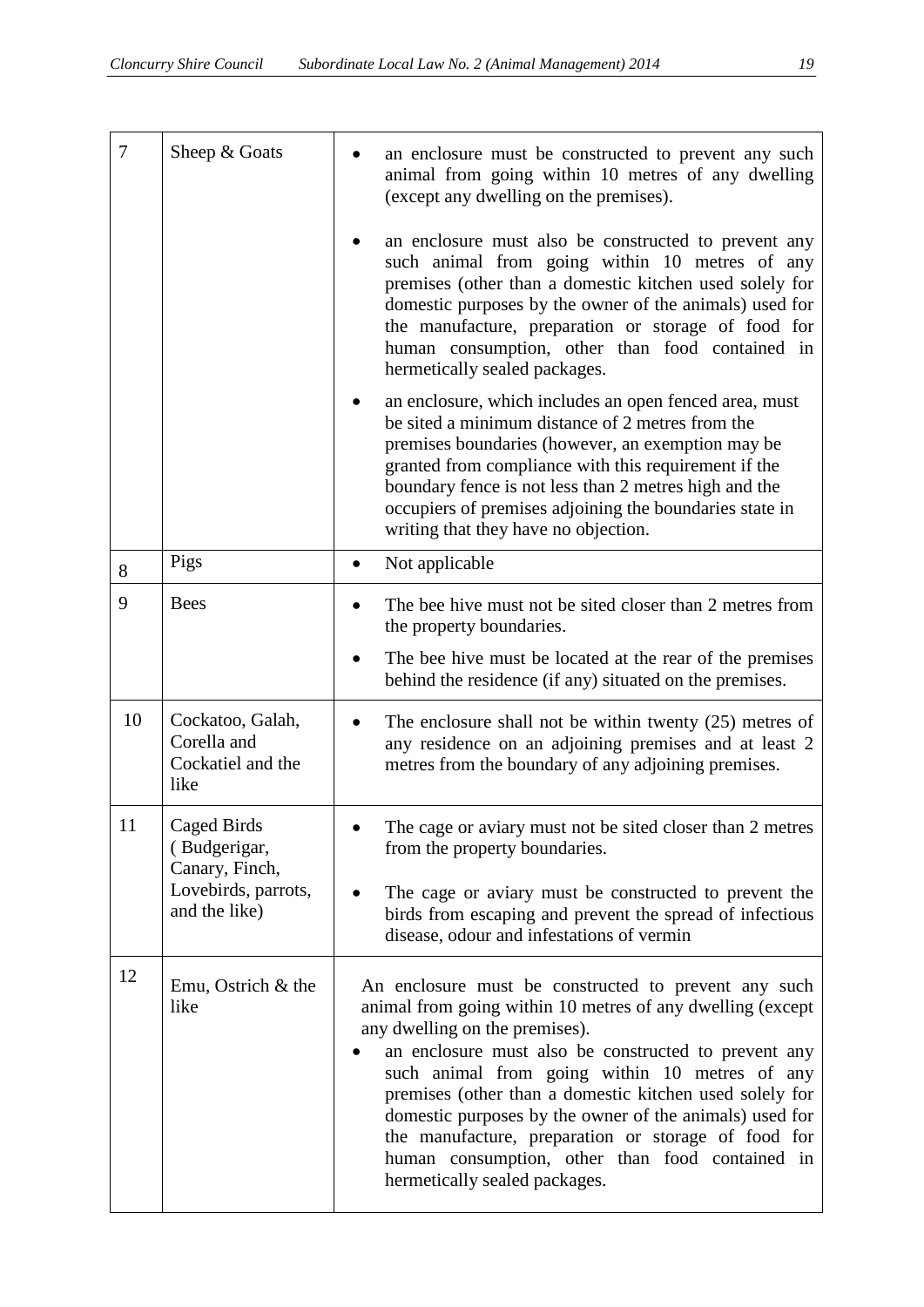|    |                                                          | an enclosure, which includes an open fenced area, must<br>be sited a minimum distance of 2 metres from the<br>premises boundaries (however, an exemption may be<br>granted from compliance with this requirement if the<br>boundary fence is not less than 2 metres high and the<br>occupiers of premises adjoining the boundaries state in<br>writing that they have no objection.                                                                                                                                                                                                                                                                                                                                                                                 |
|----|----------------------------------------------------------|---------------------------------------------------------------------------------------------------------------------------------------------------------------------------------------------------------------------------------------------------------------------------------------------------------------------------------------------------------------------------------------------------------------------------------------------------------------------------------------------------------------------------------------------------------------------------------------------------------------------------------------------------------------------------------------------------------------------------------------------------------------------|
| 13 | Pigeons                                                  | The enclosure must not be sited closer than 2 metres from<br>the property boundaries<br>The enclosure must be located at the rear of the premises<br>behind the residence (if any) situated on the premises.<br>The enclosure must be constructed to prevent any such<br>٠<br>bird from going within 10 metres of any dwelling (except<br>any dwelling on the premises).<br>The enclosure must also be constructed to prevent any<br>٠<br>such bird from going within 10 metres of any premises<br>(other than a domestic kitchen used solely for domestic<br>purposes by the keeper of the birds) used for the<br>manufacture, preparation or storage of food for human<br>consumption, other than food contained in hermetically<br>sealed packages.              |
| 14 | Roosters, Peacock,<br>Pea Hen, Guinea<br>Fowl, Pheasants | Not applicable                                                                                                                                                                                                                                                                                                                                                                                                                                                                                                                                                                                                                                                                                                                                                      |
| 15 | Domestic Hens                                            | The enclosure must not be sited closer than 2 metres from<br>$\bullet$<br>the property boundaries.<br>The enclosure must be located at the rear of the premises<br>$\bullet$<br>behind the residence (if any) situated on the premises.<br>The enclosure must be constructed to prevent any such bird<br>from going within 10 metres of any dwelling (except any<br>dwelling on the premises).<br>The enclosure must also be constructed to prevent any such<br>bird from going within 10 metres of any premises (other<br>than a domestic kitchen used solely for domestic purposes<br>by the owner of the birds) used for the manufacture,<br>preparation or storage of food for human consumption,<br>other than food contained in hermetically sealed packages. |
| 16 | Geese, Turkey,<br>Ducks and the like                     | The enclosure must not be sited closer than 2 metres from<br>$\bullet$<br>the property boundaries<br>The enclosure must be constructed to prevent any such bird<br>from going within 10 metres of any dwelling (except any<br>dwelling on the premises).<br>The enclosure must also be constructed to prevent any such<br>bird from going within 10 metres of any premises (other<br>than a domestic kitchen used solely for domestic purposes<br>by the owner of the birds) used for the manufacture,<br>preparation or storage of food for human consumption,<br>other than food contained in hermetically sealed packages.                                                                                                                                       |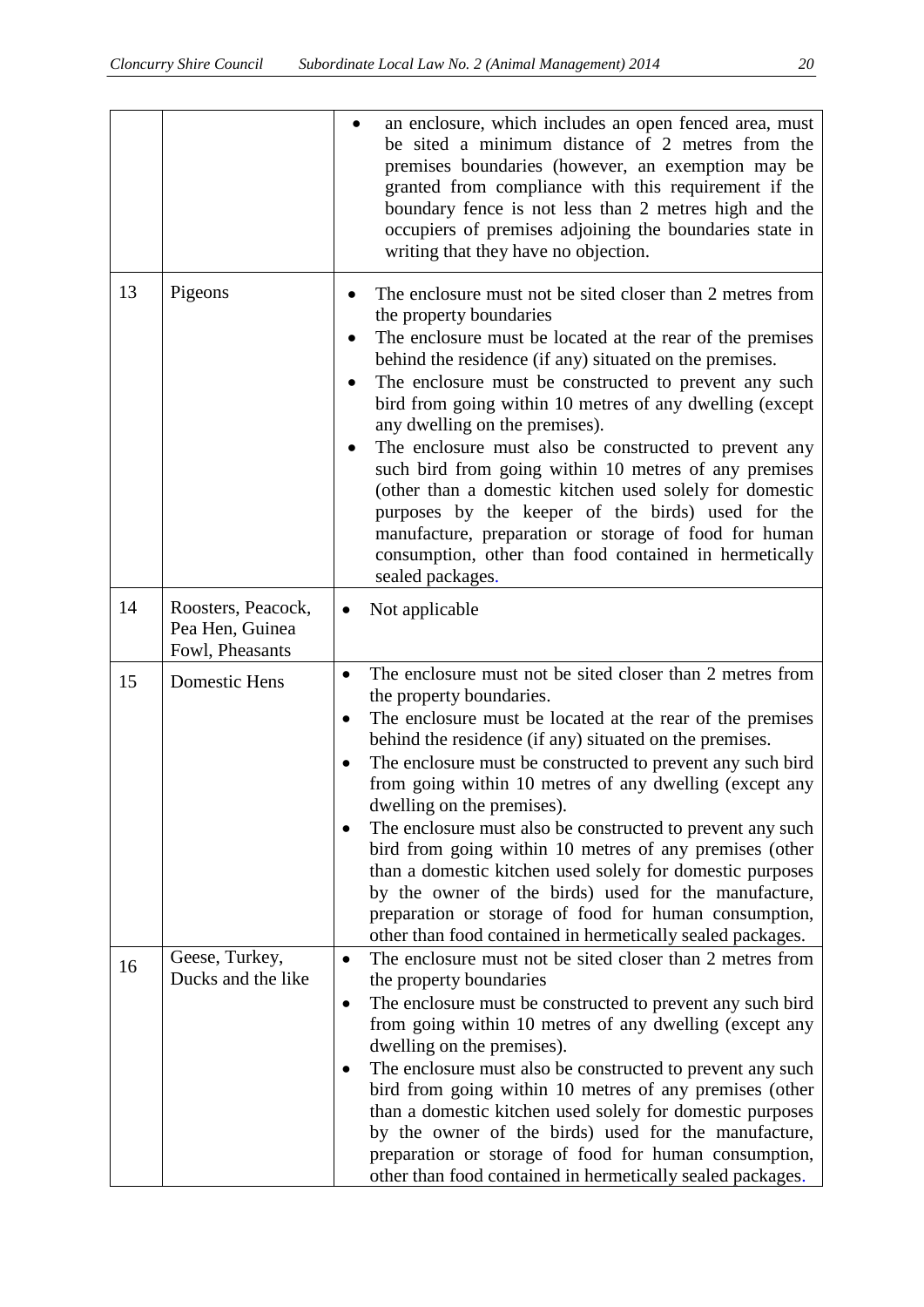## <span id="page-20-1"></span><span id="page-20-0"></span>**Schedule 9 Requirements for keeping a dog in a koala area.**

Section 14(1)

<span id="page-20-2"></span>Intentionally blank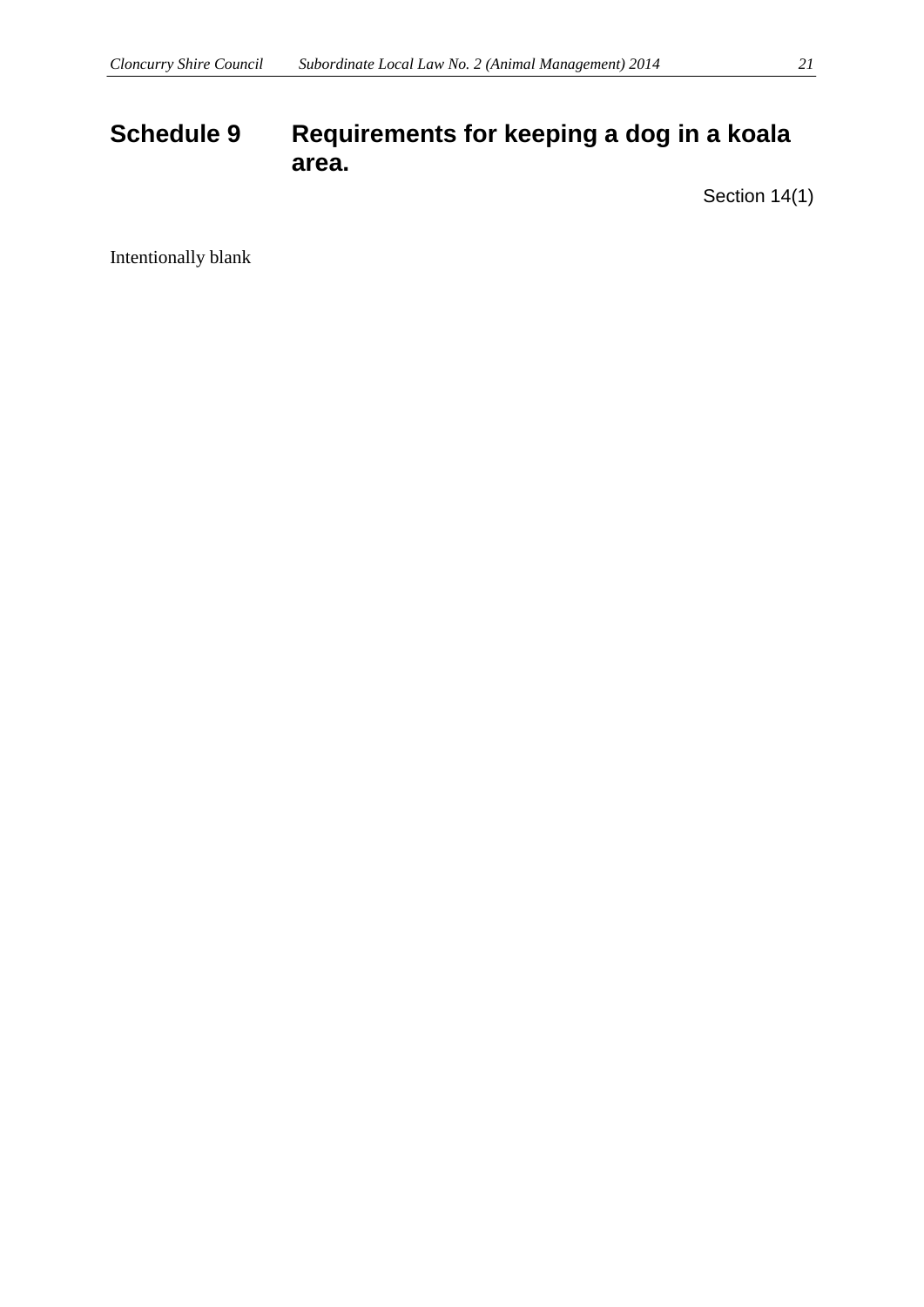# <span id="page-21-0"></span>**Schedule 10 Koala areas<sup>5</sup>**

<span id="page-21-1"></span>Intentionally blank

<sup>&</sup>lt;sup>5</sup> "Koala areas" under section 15(4) of the authorizing local law comprise the areas designated in this schedule plus "koala habitat areas" designated by a State planning instrument or a conservation plan made under the *Nature Conservation Act 1992*.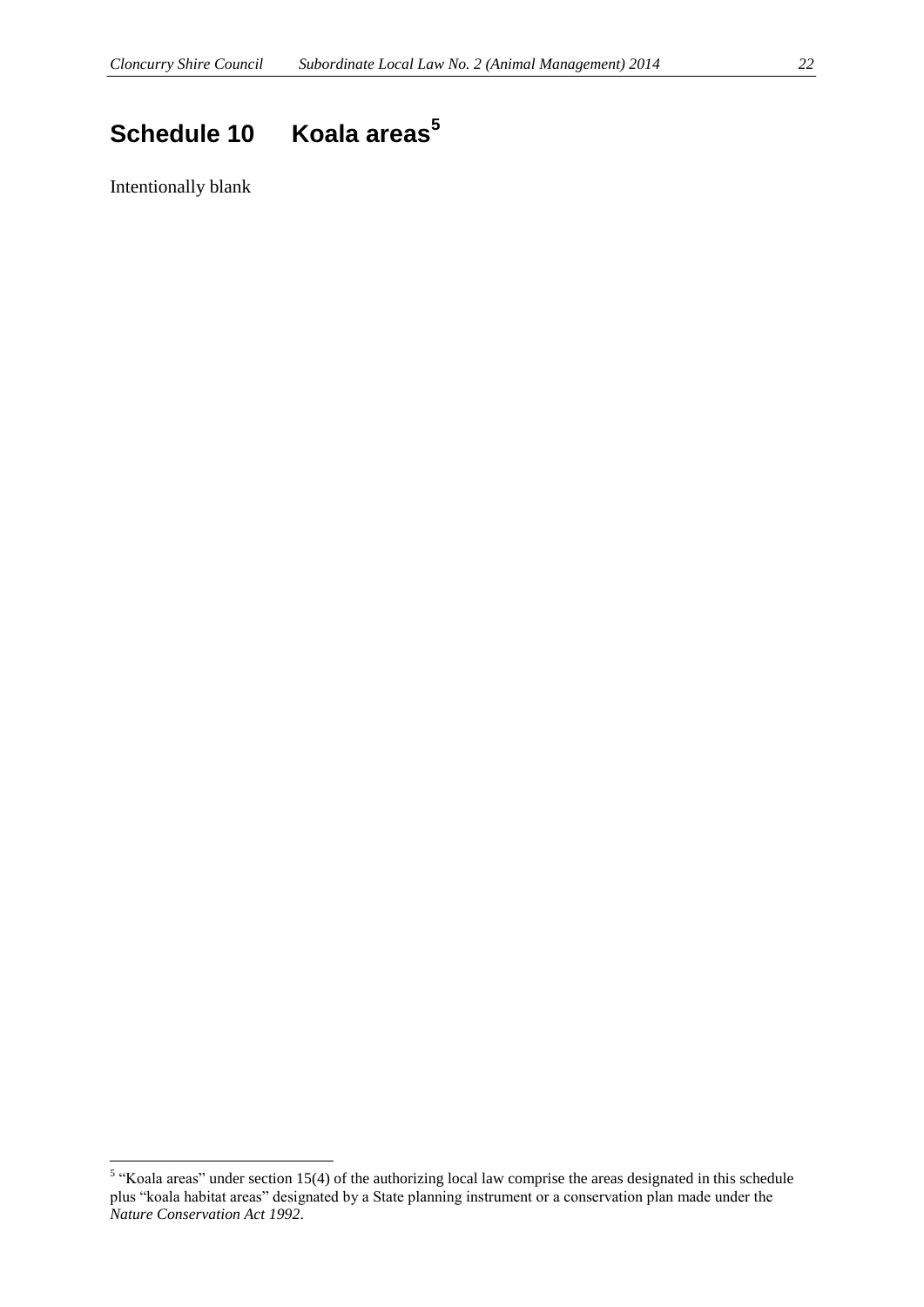## **Schedule 11 Criteria for declared dangerous animals**

Section 15

1 A dangerous animal declaration may be made for an animal if the animal—

(a) has seriously attacked, or acted in a way that caused fear to, a person or another animal; or

- (b) there is a high likelihood of the animal causing injury to a person or animal or damage to property, taking into account —
	- (i) its prior history of attacking or causing fear to persons or animals or damaging property; or
	- (ii) the extent of injury or damage that could potentially be inflicted by an animal of its size and species or breed; or
	- (iii) the authorised person's first-hand assessment of the animal has indicated that the animal has demonstrated aggressive tendencies; or
	- (iv) a high level of concern about the danger posed by the animal has been expressed by neighbours or other persons who have come into contact with the animal.
- 2 Within 2 days of the declaration of a dangerous animal, there must be displayed at any entrance to the premises where the animal resides to be viewed by persons entering such premises, a sign which prominently and permanently displays in lettering not less than 50 millimetres in height on a background so as to be readily legible the following words—

"BEWARE – DANGEROUS [INSERT TYPE OF ANIMAL] ON PREMISES"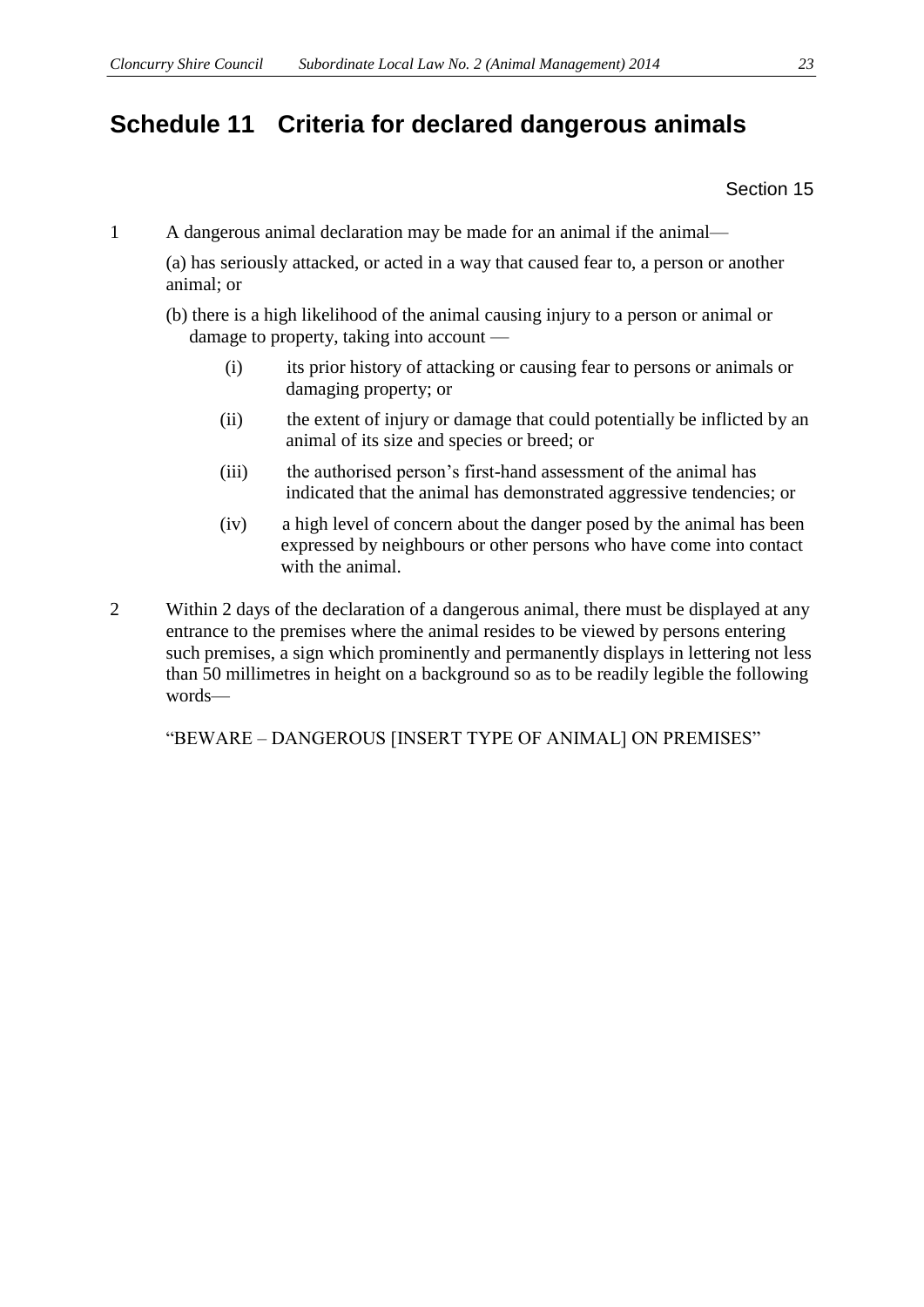# <span id="page-23-0"></span>**Schedule 12 Conditions of sale of animals.**

Section 19

Intentionally blank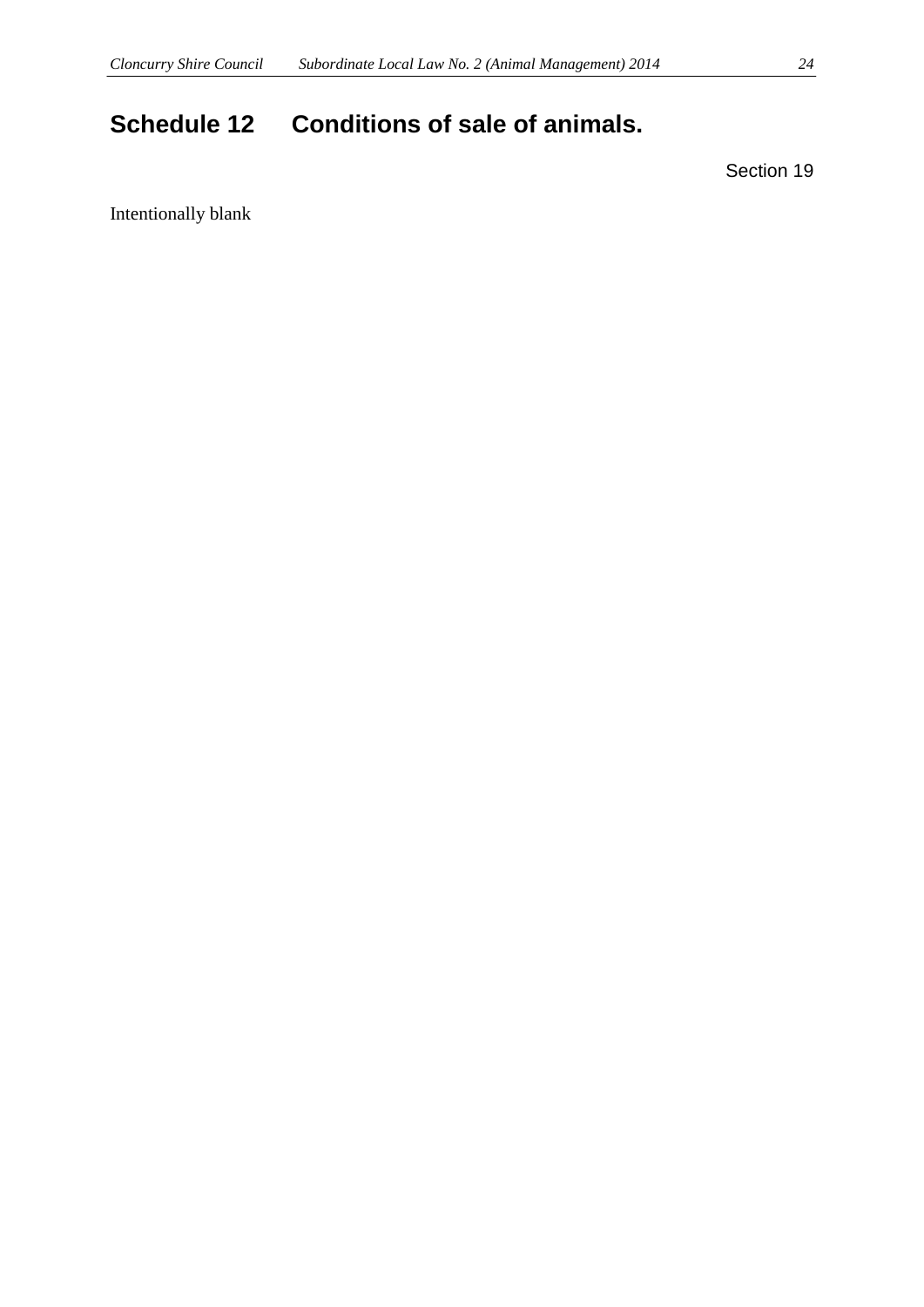## <span id="page-24-0"></span>**Schedule 13 Dictionary**

Section 4

*allotment* means a single parcel of land, or several contiguous parcels of land in the same ownership or occupation.

*animal breeding approval* means an approval required to keep a breeding dog under *Local Law No. 1(Administration) 2014.*

*assistance dog* means a dog trained to perform identifiable physical tasks and behaviors to assist a person with a disability to reduce the person's need for support. (The *Guide, Hearing and Assistance Dogs Act 2009 refers)*

*breeding dog* – see Schedule 2 (3).

*designated town area* means an area as detailed in Schedule 14 of *Subordinate Local Law No. 2 (Animal Management) 2014.*

*guard/security dog* means a dog which is released on commercial premises without a handler for the purpose or apparent purpose of acting as a deterrent to intruders.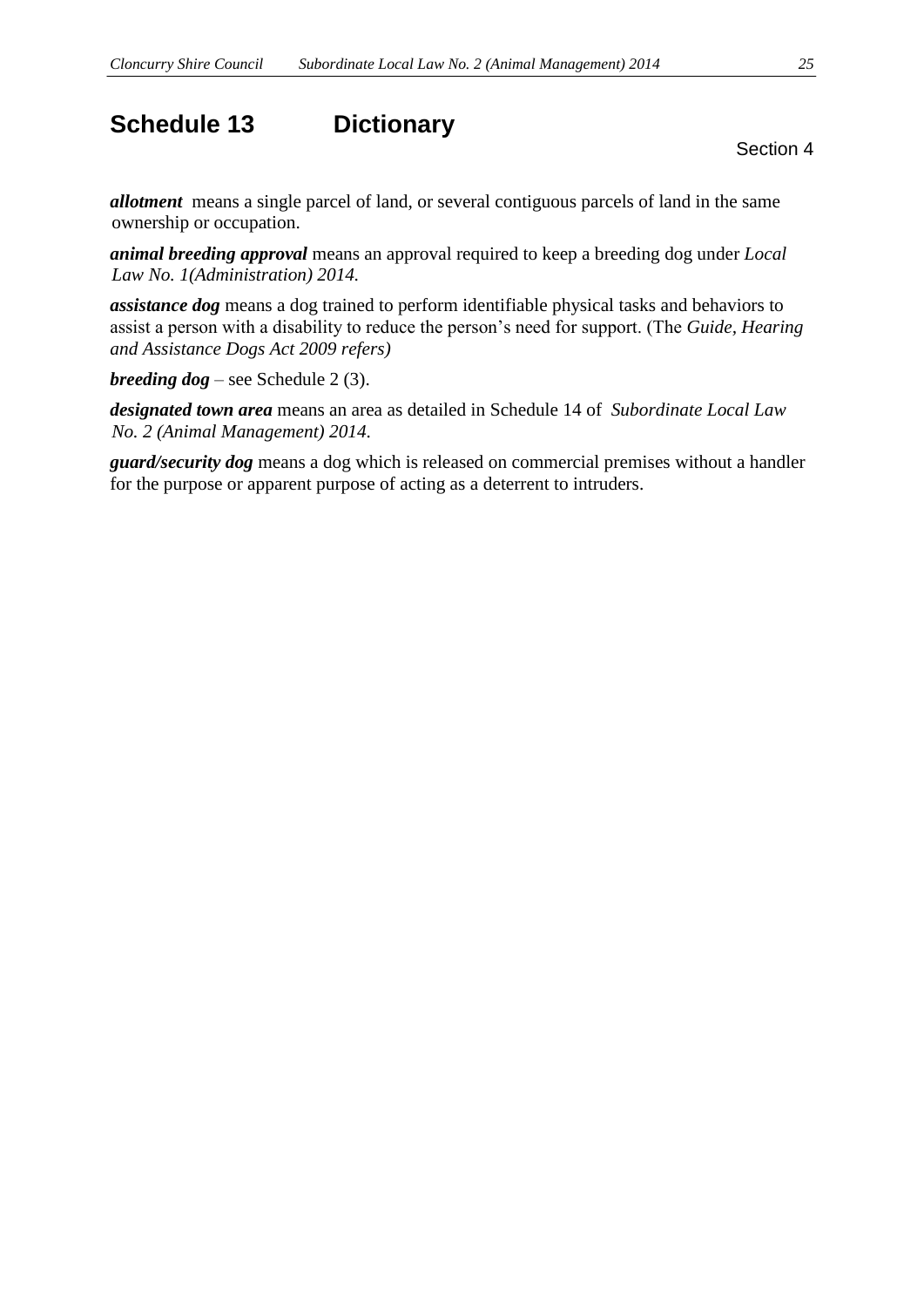# <span id="page-25-0"></span>**Schedule 14 Designated Town Area**

Section 4

### **Town of Cloncurry**

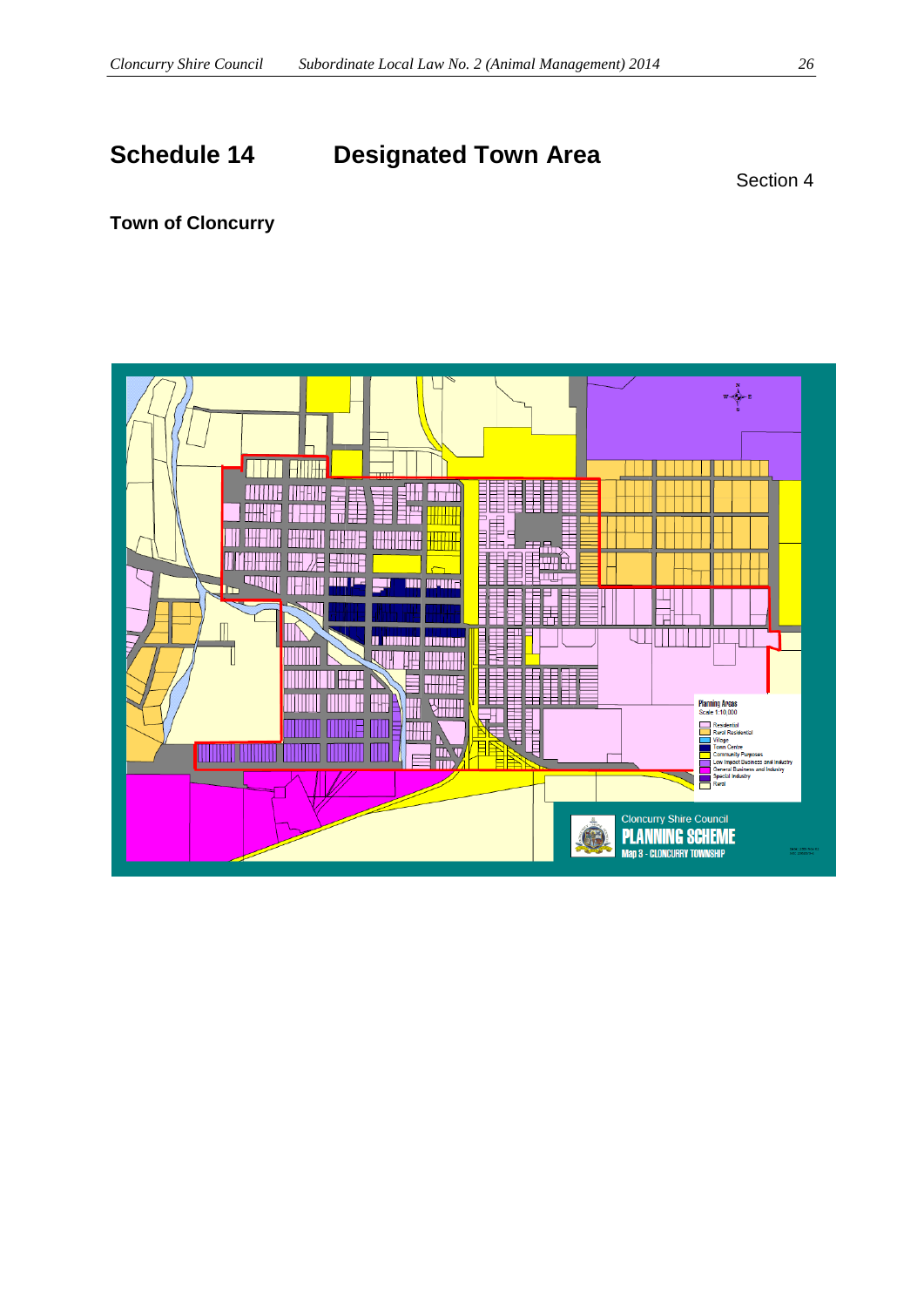## **Town of Dajarra**